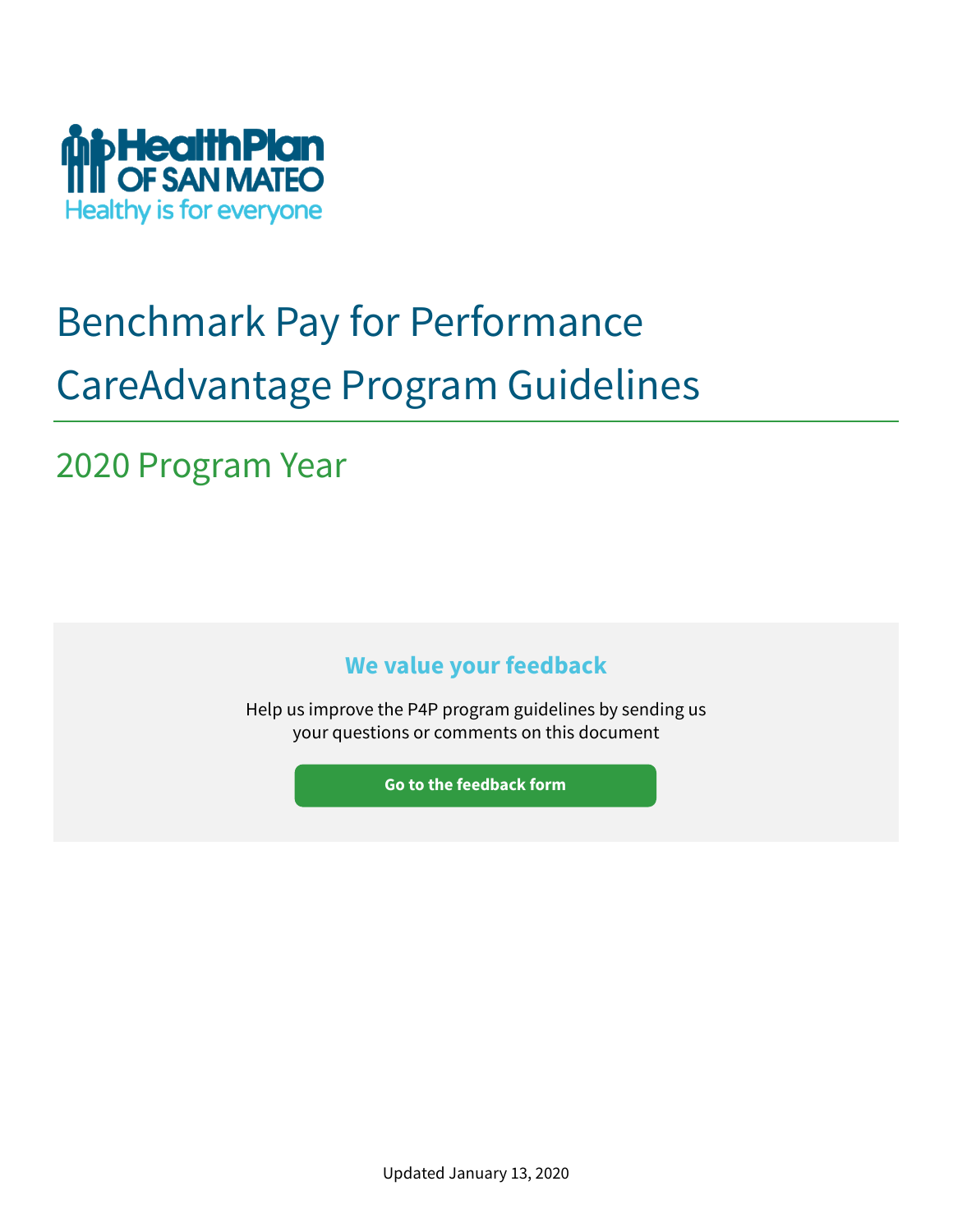## **Table of Contents**

| $\mathbf{1}$ . |  |
|----------------|--|
|                |  |
|                |  |
| 2.             |  |
| 3.             |  |
|                |  |
|                |  |
| 4.             |  |
|                |  |
| 5.             |  |
|                |  |
|                |  |
| 6.             |  |
|                |  |
| 7.             |  |
|                |  |
| 8.             |  |
|                |  |
| 9.             |  |
|                |  |
|                |  |
|                |  |
|                |  |
|                |  |
|                |  |
|                |  |
|                |  |
|                |  |
|                |  |
|                |  |
|                |  |
|                |  |
|                |  |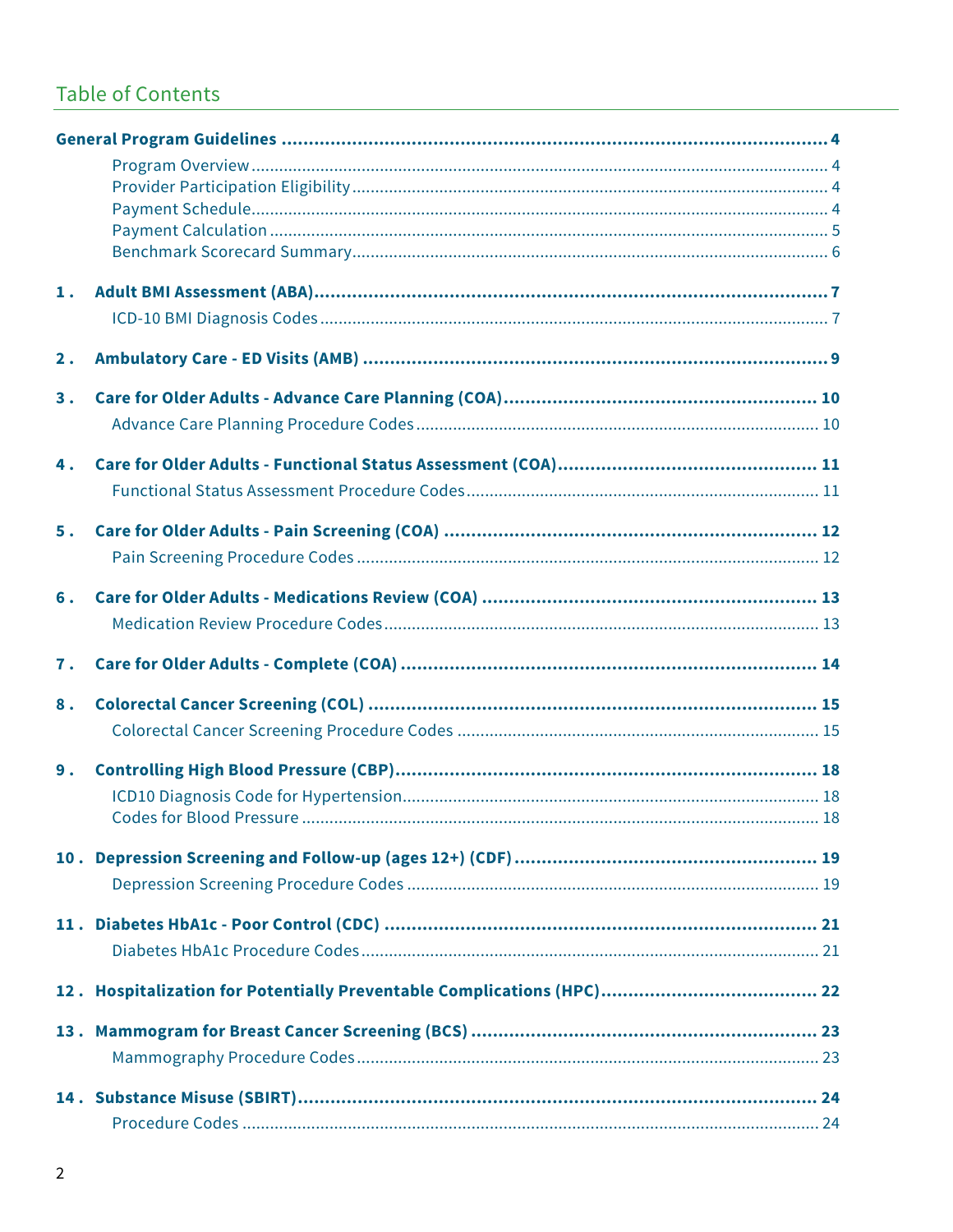| 16. Transitions of Care - Patient Engagement After Inpatient Discharge (TRC)  26 |  |
|----------------------------------------------------------------------------------|--|
| 17. Transitions of Care - Medication Reconciliation Post-Discharge (TRC) 27      |  |
| 18. Use of High-Risk Medications in the Elderly - One Prescription (DAE)  28     |  |
| Free Health Education Materials that Support P4P Error! Bookmark not defined.    |  |
|                                                                                  |  |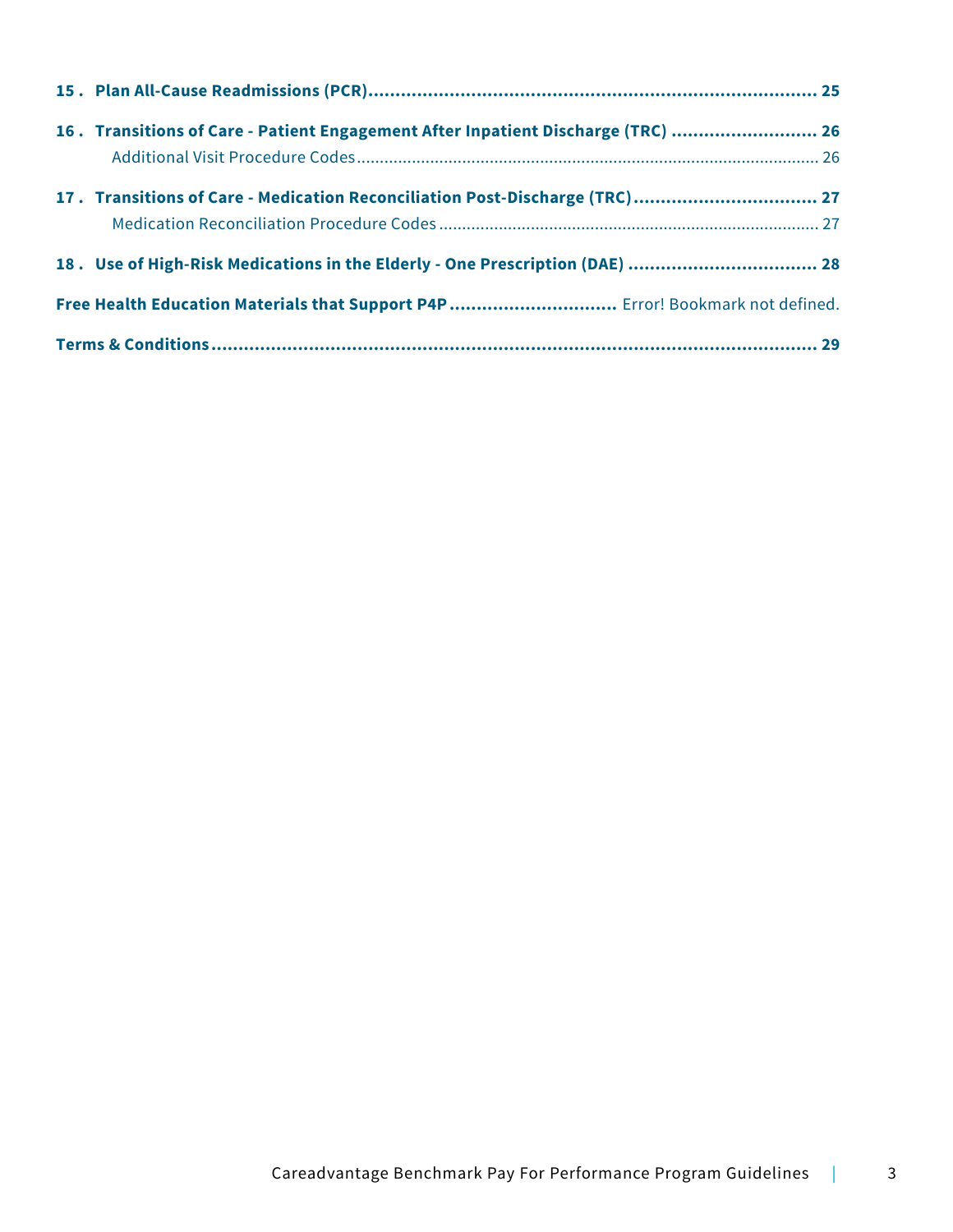## General Program Guidelines

### **Program Overview**

Health Plan of San Mateo's Benchmark Pay for Performance (Benchmark P4P) program offers performance bonus payments to in-network CareAdvantage providers for targeted quality measures to improve population health outcomes for HPSM members. The program is also designed to share data with HPSM providers on care information for their assigned HPSM patients. The targeted quality performance measure set focuses on member access and preventive care services.

If you would like to participate in the program evaluation and update process in partnership with the Health Plan or if you have questions about the program, please contact the HPSM Provider Services Department at psinquiries@hpsm.org.

### **Provider Participation Eligibility**

Providers must have an active CareAdvantage contract with HPSM and must have a specialty type designation as a primary care provider. The contract must be active as of the date of payment. Providers must have 50 HPSM CareAdvantage members assigned to their panel as of January  $1<sup>st</sup>$ , 2020 to be eligible to participate.

### **Reports**

Performance bonus payment in the Benchmark P4P program is contingent on meeting the specified measure benchmarks for assigned patients who meet the measure criteria. Once the encounter information has been received and eligibility has been determined, providers will get credit towards the annual benchmark. Monthly member detail benchmark progress reports are available to providers through the HPSM eReports portal. The website for eReports login is: https://reports.hpsm.org

If you are unsure whether your organization has access, who in your organization has access, or would like to set up a log in to access the HPSM eReports system, please contact the HPSM Provider Services Department Monday 1 p.m. to 5 p.m., or Tuesday through Friday, 8 a.m. to 5 p.m. at **650-616-2106**, or email psinquiries@hpsm.org.

### **Payment Schedule**

Final payment calculations for the Benchmark P4P program will be determined by April 30 following the program calendar year. The deadline for Benchmark P4P claims submission is March  $31^{st}$  following the program calendar year. This is to allow for a three month claims lag so that we capture as many encounters as possible to count towards meeting the quality benchmarks. Each participating provider will be eligible for performance bonuses calculated based on meeting benchmarks for assigned quality metrics in the program calendar year. Payment methodology is outlined in these guidelines.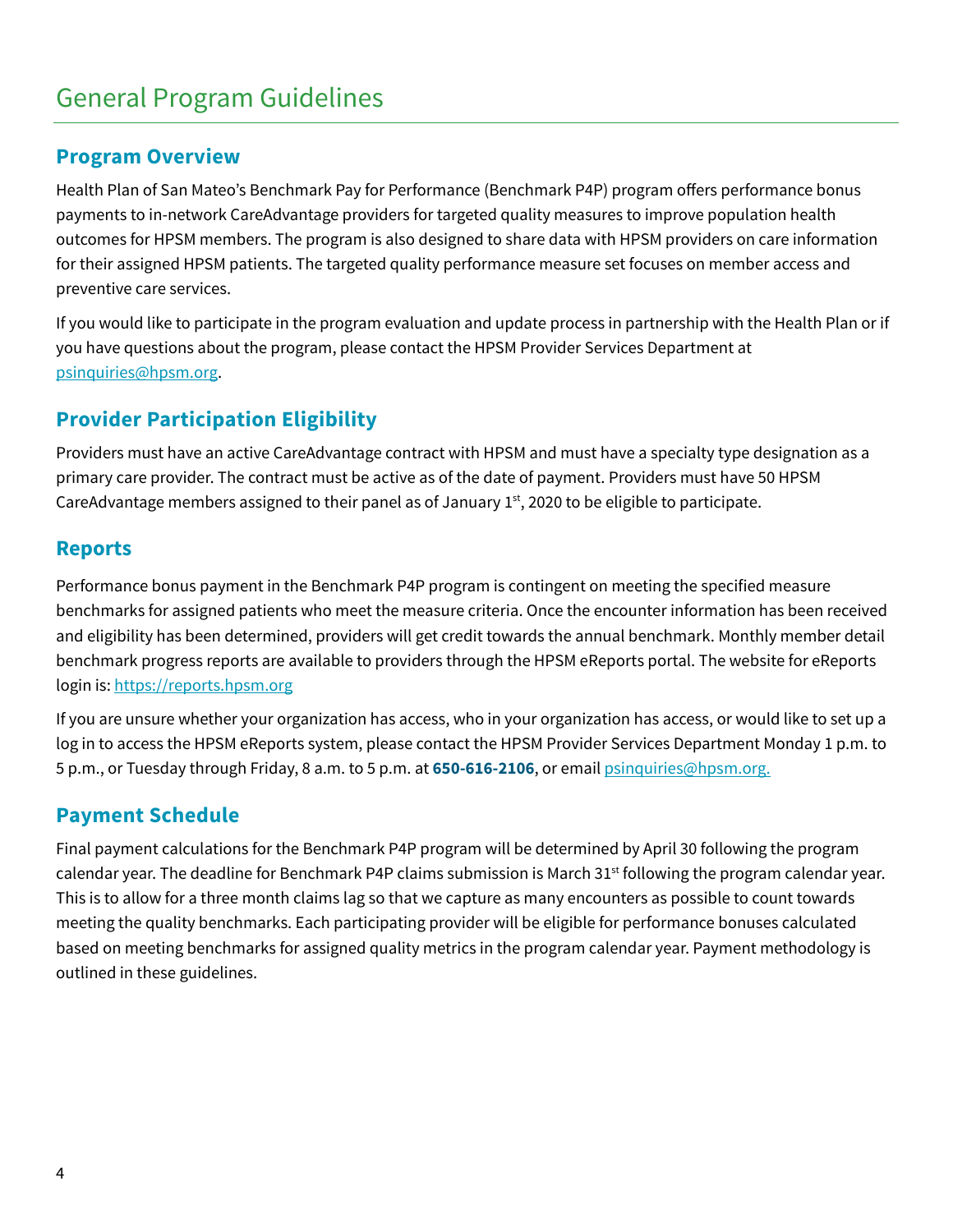## **Payment Calculation**

Final Benchmark P4P total payments will be calculated using the following equation:

{(Member Points **\*** \$Benchmark P4P PMPM) **<sup>+</sup>** Full Credit Benchmark Bonus} **\*** # Assigned Metrics Factor Adjustment

### **Term Definitions**

Member Points: Member Months \* Composite Quality Score

Member Months: Total of all member months for members assigned to the CareAdvantage PCP panel for at least 9 months out of 12 during the calendar year. Does not require the 9 months of assignment to be continuous.

Composite Quality Score: Average score for all earned quality points based on final April 1 progress report calculation following the program calendar year. For quality points to be attributed to an assigned measure the participating provider must have at least 30 patients who meet the denominator criteria.

\$Benchmark P4P PMPM: Specific per member per month rate determined by HPSM no later than April 30 following the program calendar year. Allocations determined based on pool of funds allocated for Benchmark P4P program and number of members covered by the program.

Full Credit Benchmark Bonus: Potential additional bonus amount added if all full credit quality benchmarks are met in the program calendar year.

# Assigned Metrics Factor Adjustment: Adjustment made based on the number of assigned quality metrics for the program calendar year.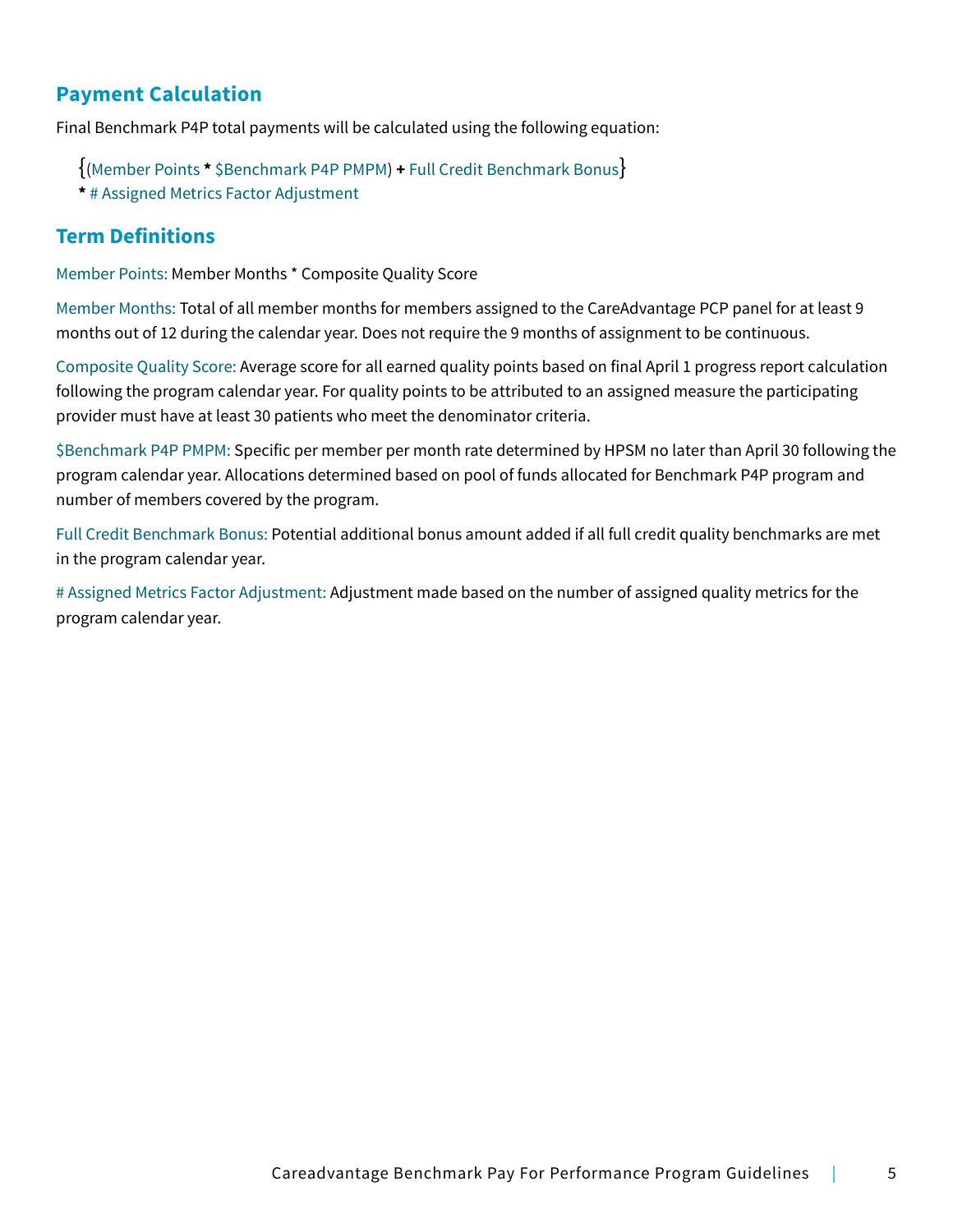| <b>Performance Measure</b>                                                                           | <b>Measure</b><br><b>Source</b> | <b>Full Credit</b><br><b>Benchmark</b><br>(2020) | <b>Partial Credit</b><br><b>Benchmark</b><br>(2020) | <b>Full Credit</b><br><b>Quality Score</b> | <b>Partial Credit</b><br><b>Quality Score</b> |              | <b>Payment Reporting</b> |
|------------------------------------------------------------------------------------------------------|---------------------------------|--------------------------------------------------|-----------------------------------------------------|--------------------------------------------|-----------------------------------------------|--------------|--------------------------|
| <b>Adult BMI Assessment</b>                                                                          | NCQA/HEDIS                      | 98%                                              | 96%                                                 | $\overline{2}$                             | $\mathbf{1}$                                  | $\mathsf{X}$ |                          |
| <b>Ambulatory Care -</b><br><b>ED Visits</b>                                                         | NCQA/HEDIS                      | N/A                                              | N/A                                                 | $\overline{2}$                             | $\mathbf{1}$                                  |              | $\mathsf{X}$             |
| <b>Care for Older Adults -</b><br><b>Advance Care Planning</b>                                       | NCQA/HEDIS                      | 48%                                              | 42%                                                 | $\overline{2}$                             | $\mathbf{1}$                                  | $\mathsf{X}$ |                          |
| <b>Care for Older Adults -</b><br><b>Functional Status</b><br><b>Assessment</b>                      | NCQA/HEDIS                      | 65%                                              | 61%                                                 | $\overline{2}$                             | $\mathbf 1$                                   | X            |                          |
| <b>Care for Older Adults -</b><br><b>Pain Screening</b>                                              | NCQA/HEDIS                      | 82%                                              | 78%                                                 | $\overline{2}$                             | $\mathbf{1}$                                  | $\mathsf{X}$ |                          |
| <b>Care for Older Adults -</b><br><b>Medications Review</b>                                          | NCQA/HEDIS                      | 80%                                              | 77%                                                 | $\overline{2}$                             | $\mathbf{1}$                                  | X            |                          |
| <b>Care for Older Adults -</b><br><b>Complete</b>                                                    | NCQA/HEDIS                      | 75%                                              | 60%                                                 | $\overline{2}$                             | $\mathbf{1}$                                  |              | $\pmb{\mathsf{X}}$       |
| <b>Colorectal Cancer</b><br><b>Screening</b>                                                         | NCQA/HEDIS                      | 80%                                              | 75%                                                 | $\overline{2}$                             | $\mathbf 1$                                   | X            |                          |
| <b>Controlling High Blood</b><br><b>Pressure</b>                                                     | NCQA/HEDIS                      | 70%                                              | 56%                                                 | $\overline{2}$                             | $\mathbf{1}$                                  | $\mathsf{X}$ |                          |
| <b>Depression Screening &amp;</b><br>Follow-up $(12 y/o +)$                                          | <b>HPSM</b>                     | 75%                                              | 60%                                                 | $\overline{2}$                             | 1                                             | X            |                          |
| <b>Diabetes HbA1c Poor</b><br><b>Control</b>                                                         | NCQA/HEDIS                      | 22%                                              | 25%                                                 | $\overline{2}$                             | $\mathbf{1}$                                  | $\mathsf{X}$ |                          |
| <b>Hospitalization for</b><br><b>Potentially Preventable</b><br><b>Complications</b>                 | NCQA/HEDIS                      | 74%                                              | 88%                                                 | $\overline{2}$                             | 1                                             |              | X                        |
| <b>Mammogram for Breast</b><br><b>Cancer Screening</b>                                               | NCQA/HEDIS                      | 67%                                              | 63%                                                 | $\overline{2}$                             | $\mathbf{1}$                                  |              | X                        |
| <b>Substance Misuse (SBIRT)</b>                                                                      | <b>HPSM</b>                     | 75%                                              | 60%                                                 | $\overline{2}$                             | $\mathbf{1}$                                  |              | X                        |
| <b>Plan All-Cause</b><br><b>Readmissions</b>                                                         | NCQA/HEDIS                      | .85                                              | .80                                                 | $\overline{2}$                             | $\mathbf{1}$                                  |              | $\mathsf{X}$             |
| <b>Transitions of Care -</b><br>Patient Engagement After NCQA/HEDIS<br><b>Inpatient Discharge</b>    |                                 | 91%                                              | 86%                                                 | $\overline{2}$                             | $\mathbf{1}$                                  | X            |                          |
| <b>Transitions of Care -</b><br><b>Medication Reconciliation NCQA/HEDIS</b><br><b>Post-Discharge</b> |                                 | 79%                                              | 68%                                                 | $\overline{2}$                             | $\mathbf{1}$                                  | $\mathsf{X}$ |                          |
| <b>Use of High-Risk</b><br>Medications in the Elderly NCQA/HEDIS<br>- One Prescription               |                                 | 21%                                              | 19%                                                 | $\overline{2}$                             | $\mathbf{1}$                                  |              | X                        |

## **Benchmark Scorecard Summary**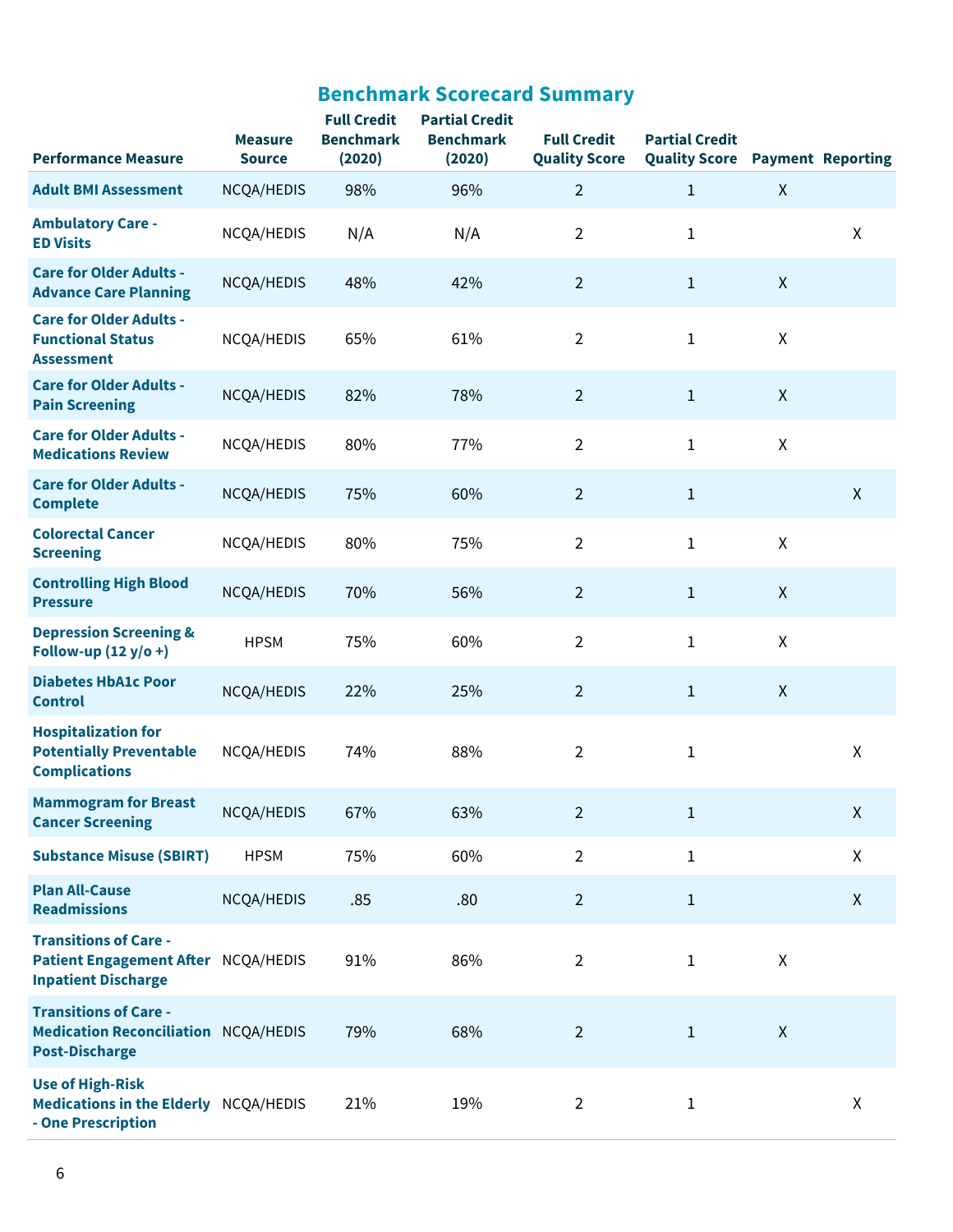## 1 . Adult BMI Assessment (ABA)

#### **Patient Eligibility: Patients 18-74 years old who had an outpatient visit**

Exclude female members who have a diagnosis of pregnancy during the measurement year or the year prior to the measurement year.

#### **Full Credit Benchmark:** 98%

#### **Partial Credit Benchmark:** 96%

#### **Measure Definition:**

The percentage of members 18–74 years of age who had an outpatient visit and whose body mass index (BMI) was documented during the measurement year or the year prior to the measurement year.

**BMI:** Body mass index. A statistical measure of the weight of a person scaled according to height

**BMI percentile:** The percentile ranking based on the Centers for Disease Control and Prevention's (CDC) BMI-for-age growth charts, which indicate the relative position of a patient's BMI number among those of the same sex and age

### **ICD-10 BMI Diagnosis Codes**

### **18-19 years old**

| <b>Definition</b>                                                                              | <b>Code System</b> |
|------------------------------------------------------------------------------------------------|--------------------|
| [Z68.51] Body mass index (BMI) pediatric, less than 5th percentile for age                     | ICD10CM            |
| [Z68.52] Body mass index (BMI) pediatric, 5th percentile to less than 85th percentile for age  | ICD10CM            |
| [Z68.53] Body mass index (BMI) pediatric, 85th percentile to less than 95th percentile for age | ICD10CM            |
| [Z68.54] Body mass index (BMI) pediatric, greater than or equal to 95th percentile for age     | ICD10CM            |

### **20+ years old**

| <b>Code</b> | <b>Definition</b>                                 |
|-------------|---------------------------------------------------|
| Z68.1       | [Z68.1] Body mass index (BMI) 19.9 or less, adult |
| Z68.20      | [Z68.20] Body mass index (BMI) 20.0-20.9, adult   |
| Z68.21      | [Z68.21] Body mass index (BMI) 21.0-21.9, adult   |
| Z68.22      | [Z68.22] Body mass index (BMI) 22.0-22.9, adult   |
| Z68.23      | [Z68.23] Body mass index (BMI) 23.0-23.9, adult   |
| Z68.24      | [Z68.24] Body mass index (BMI) 24.0-24.9, adult   |
| Z68.25      | [Z68.25] Body mass index (BMI) 25.0-25.9, adult   |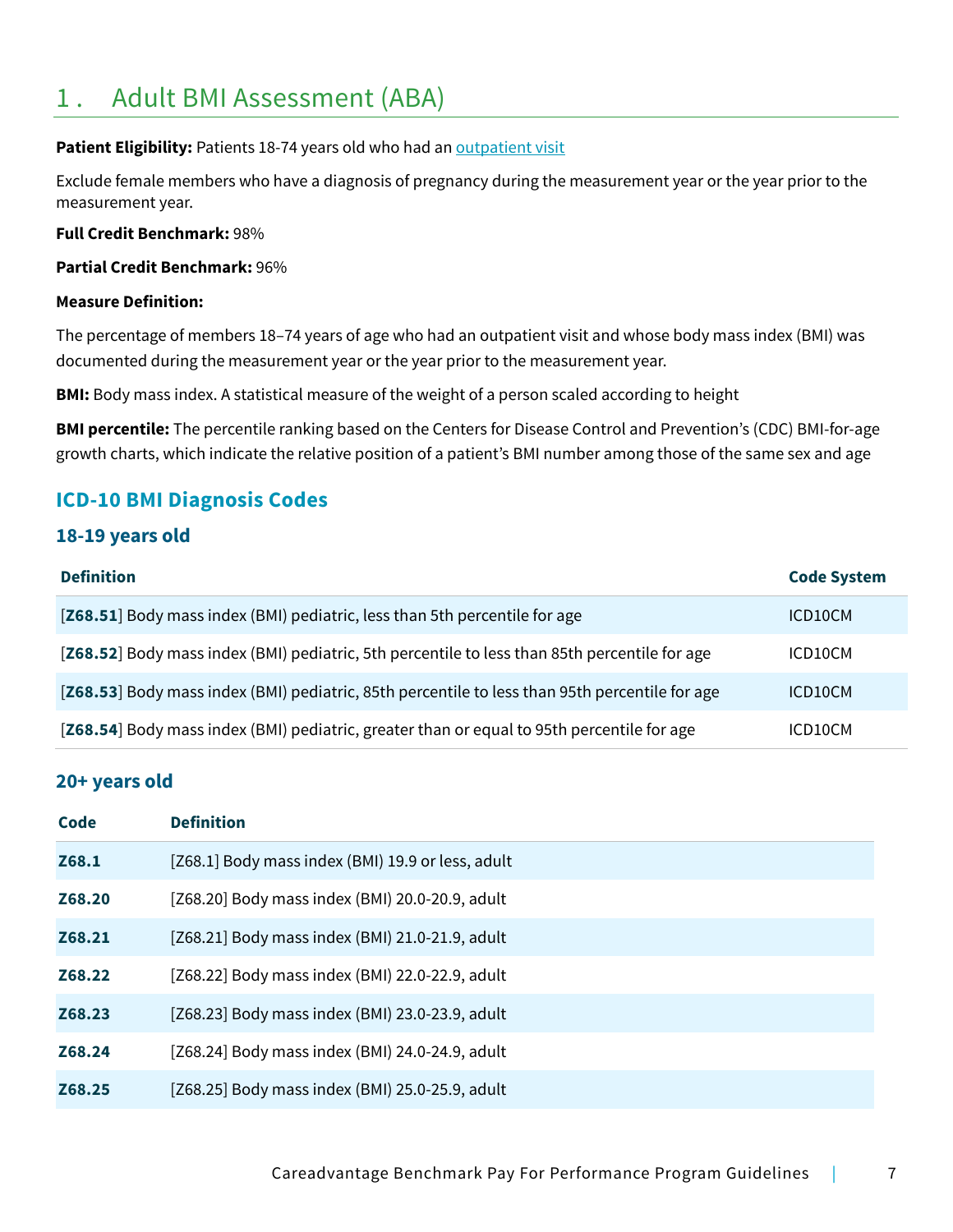| <b>Code</b> | <b>Definition</b>                                   |
|-------------|-----------------------------------------------------|
| Z68.26      | [Z68.26] Body mass index (BMI) 26.0-26.9, adult     |
| Z68.27      | [Z68.27] Body mass index (BMI) 27.0-27.9, adult     |
| Z68.28      | [Z68.28] Body mass index (BMI) 28.0-28.9, adult     |
| Z68.29      | [Z68.29] Body mass index (BMI) 29.0-29.9, adult     |
| Z68.30      | [Z68.30] Body mass index (BMI) 30.0-30.9, adult     |
| Z68.31      | [Z68.31] Body mass index (BMI) 31.0-31.9, adult     |
| Z68.32      | [Z68.32] Body mass index (BMI) 32.0-32.9, adult     |
| Z68.33      | [Z68.33] Body mass index (BMI) 33.0-33.9, adult     |
| Z68.34      | [Z68.34] Body mass index (BMI) 34.0-34.9, adult     |
| Z68.35      | [Z68.35] Body mass index (BMI) 35.0-35.9, adult     |
| Z68.36      | [Z68.36] Body mass index (BMI) 36.0-36.9, adult     |
| Z68.37      | [Z68.37] Body mass index (BMI) 37.0-37.9, adult     |
| Z68.38      | [Z68.38] Body mass index (BMI) 38.0-38.9, adult     |
| Z68.39      | [Z68.39] Body mass index (BMI) 39.0-39.9, adult     |
| Z68.41      | [Z68.41] Body mass index (BMI) 40.0-44.9, adult     |
| Z68.42      | [Z68.42] Body mass index (BMI) 45.0-49.9, adult     |
| Z68.43      | [Z68.43] Body mass index (BMI) 50-59.9, adult       |
| Z68.44      | [Z68.44] Body mass index (BMI) 60.0-69.9, adult     |
| Z68.45      | [Z68.45] Body mass index (BMI) 70 or greater, adult |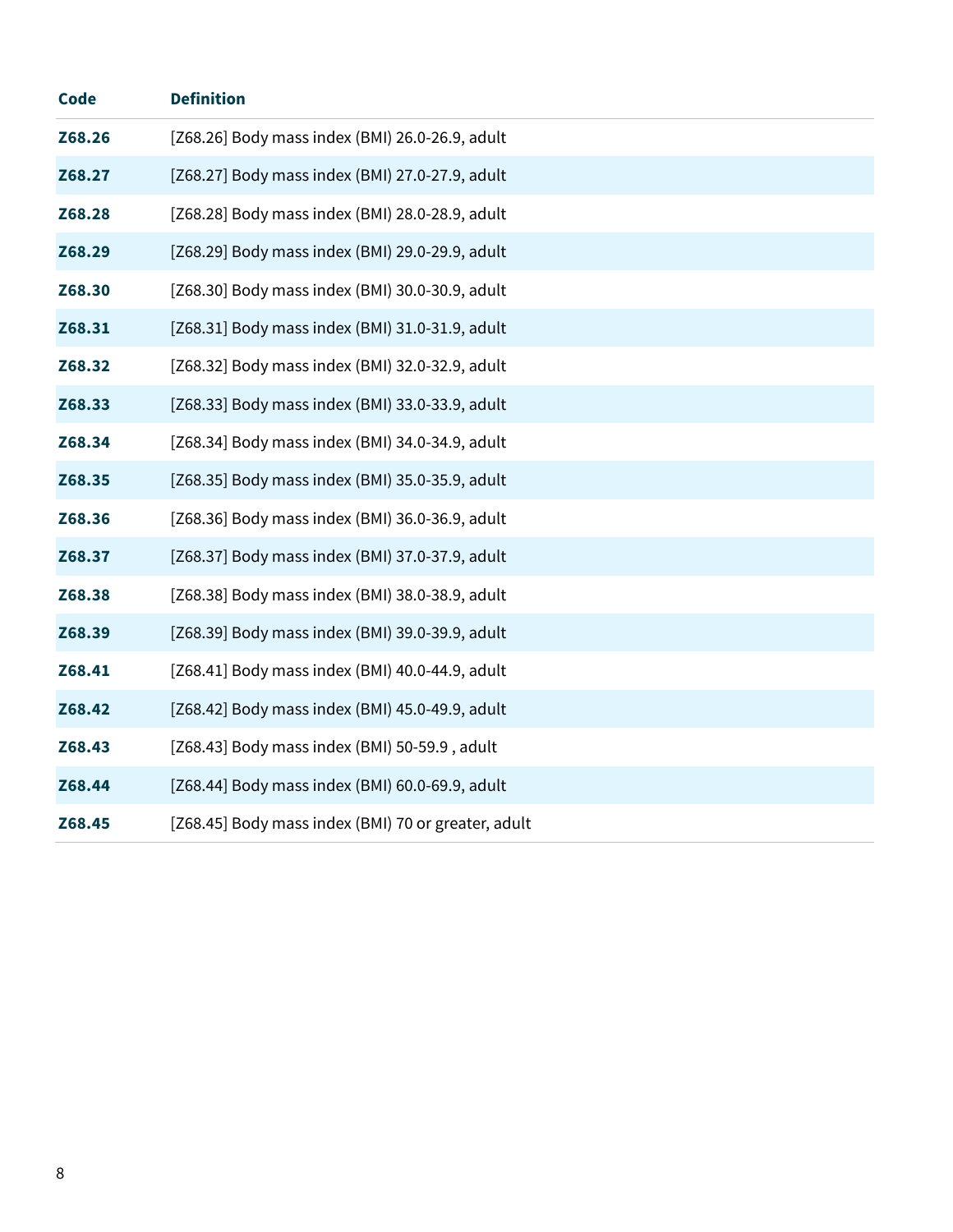## 2 . Ambulatory Care - ED Visits (AMB)

**Patient Eligibility:** All members excluding those in hospice.

Do not include ED visits that result in an inpatient stay. Exclude visits for mental health or chemical dependency.

Full and partial credit benchmarks will not be applied for this measure. HPSM's network rates will be reported back to providers.

**Measure Definition:** This measure summarizes utilization of ambulatory care in the following categories: ED Visits. Count each visit to an ED once, regardless of the intensity or duration of the visit. Count multiple ED visits on the same date of service as one visit.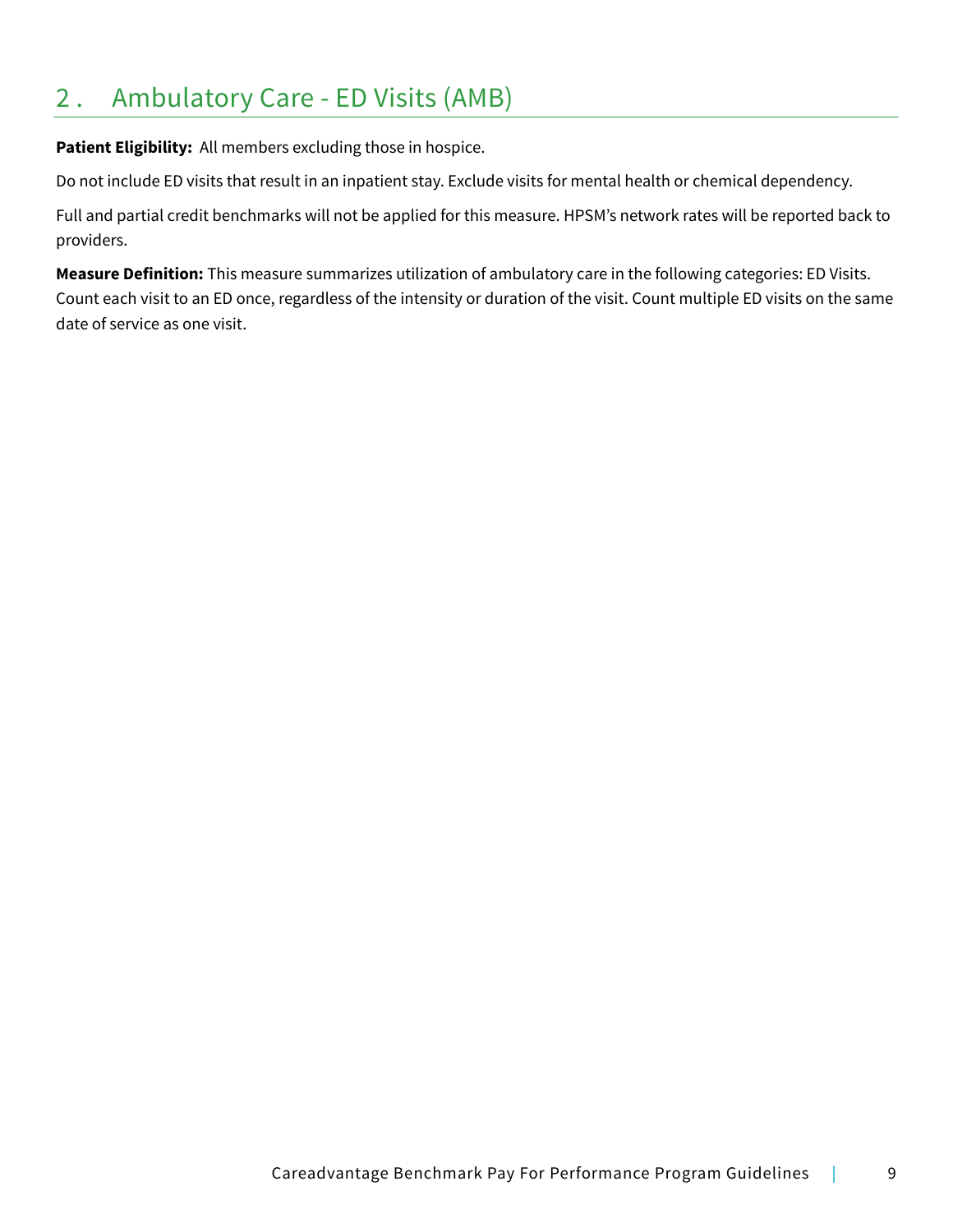## 3 . Care for Older Adults - Advance Care Planning (COA)

**Patient Eligibility:** Adults 66 years and older

**Full Credit Benchmark:** 48%

**Partial Credit Benchmark:** 42%

**Measure Definition:** The percentage of adults 66 years and older who had advance care planning during the measurement year.

## **Advance Care Planning Procedure Codes**

| Code         | <b>Definition</b>                                                                                                                                                                                                                      | <b>Code System</b> |
|--------------|----------------------------------------------------------------------------------------------------------------------------------------------------------------------------------------------------------------------------------------|--------------------|
| 99483        | <b>Advance Care Planning</b>                                                                                                                                                                                                           | <b>CPT</b>         |
| 99497        | <b>Advance Care Planning</b>                                                                                                                                                                                                           | <b>CPT</b>         |
| 1123F        | Advance Care Planning discussed and documented advance care plan or surrogate<br>decision maker documented in the medical record (DEM) (GER, Pall Cr)                                                                                  | <b>CPT-CAT-II</b>  |
| 1124F        | Advance Care Planning discussed and documented in the medical record, patient did not<br>wish or was not able to name a surrogate decision maker or provide an advance care plan CPT-CAT-II<br>(DEM) (GER, Pall Cr)                    |                    |
| 1157F        | Advance care plan or similar legal document present in the medical record (COA)                                                                                                                                                        | CPT-CAT-II         |
| 1158F        | Advance care planning discussion documented in the medical record (COA)                                                                                                                                                                | CPT-CAT-II         |
| <b>S0257</b> | Counseling and discussion regarding advance directives or end of life care planning and<br>decisions, with patient and/or surrogate (list separately in addition to code for<br>appropriate evaluation and management service) (S0257) | <b>HCPCS</b>       |
| Z66          | [Z66] Do not resuscitate                                                                                                                                                                                                               | ICD10CM            |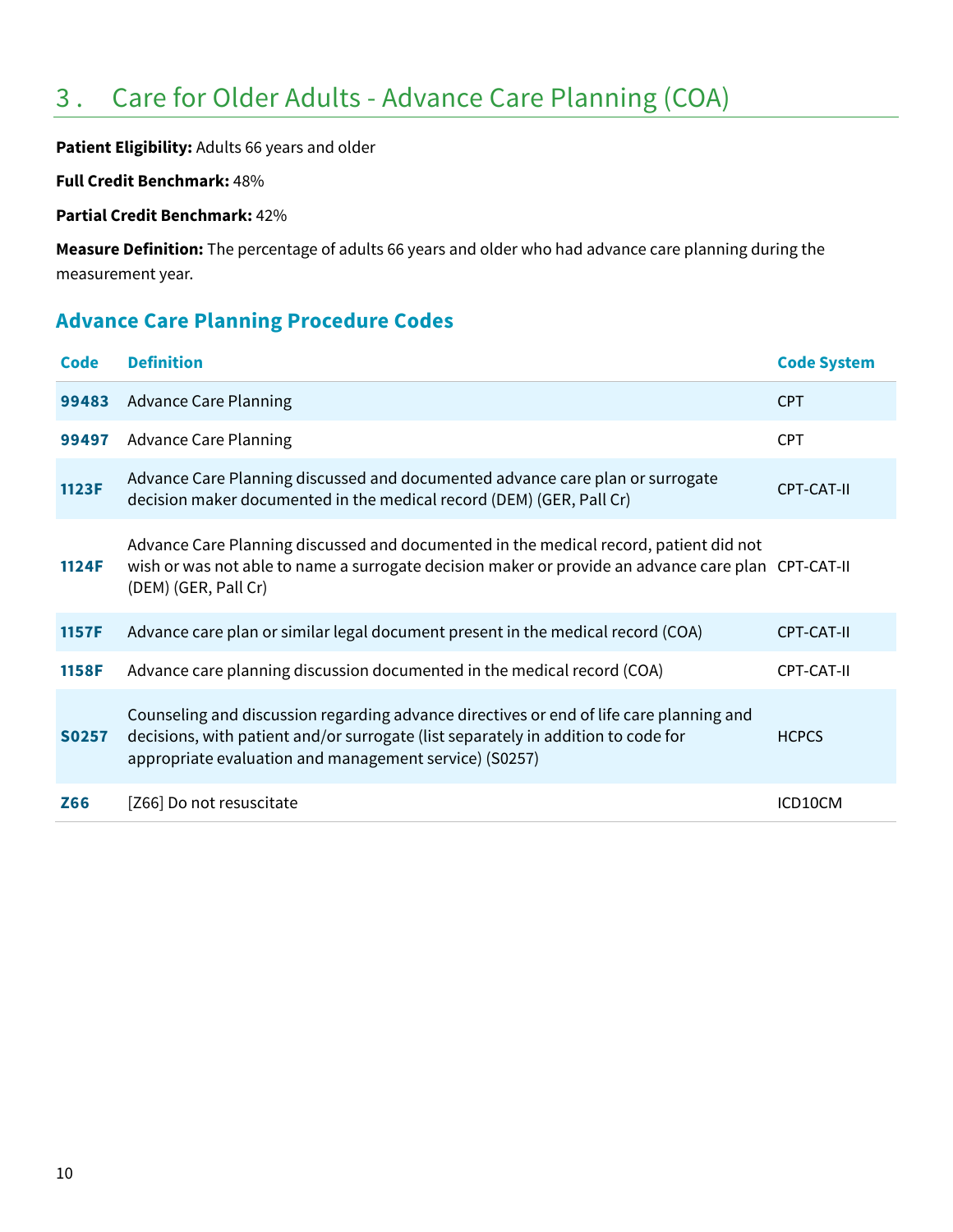## 4 . Care for Older Adults - Functional Status Assessment (COA)

**Patient Eligibility:** Adults 66 years and older

**Full Credit Benchmark:** 65%

#### **Partial Credit Benchmark:** 61%

**Measure Definition:** The percentage of adults 66 years and older who had functional status assessment during the measurement year.

Exclude services provided in an acute inpatient setting

### **Functional Status Assessment Procedure Codes**

| <b>Code</b>  | <b>Definition</b>                                                                                            | <b>Code System</b> |
|--------------|--------------------------------------------------------------------------------------------------------------|--------------------|
| 99483        |                                                                                                              | <b>CPT</b>         |
| <b>1170F</b> | Functional status assessed (COA) (RA)                                                                        | CPT-CAT-II         |
| G0438        | Annual wellness visit; includes a personalized prevention plan of service (pps), initial<br>visit (G0438)    | <b>HCPCS</b>       |
| G0439        | Annual wellness visit, includes a personalized prevention plan of service (pps),<br>subsequent visit (G0439) | <b>HCPCS</b>       |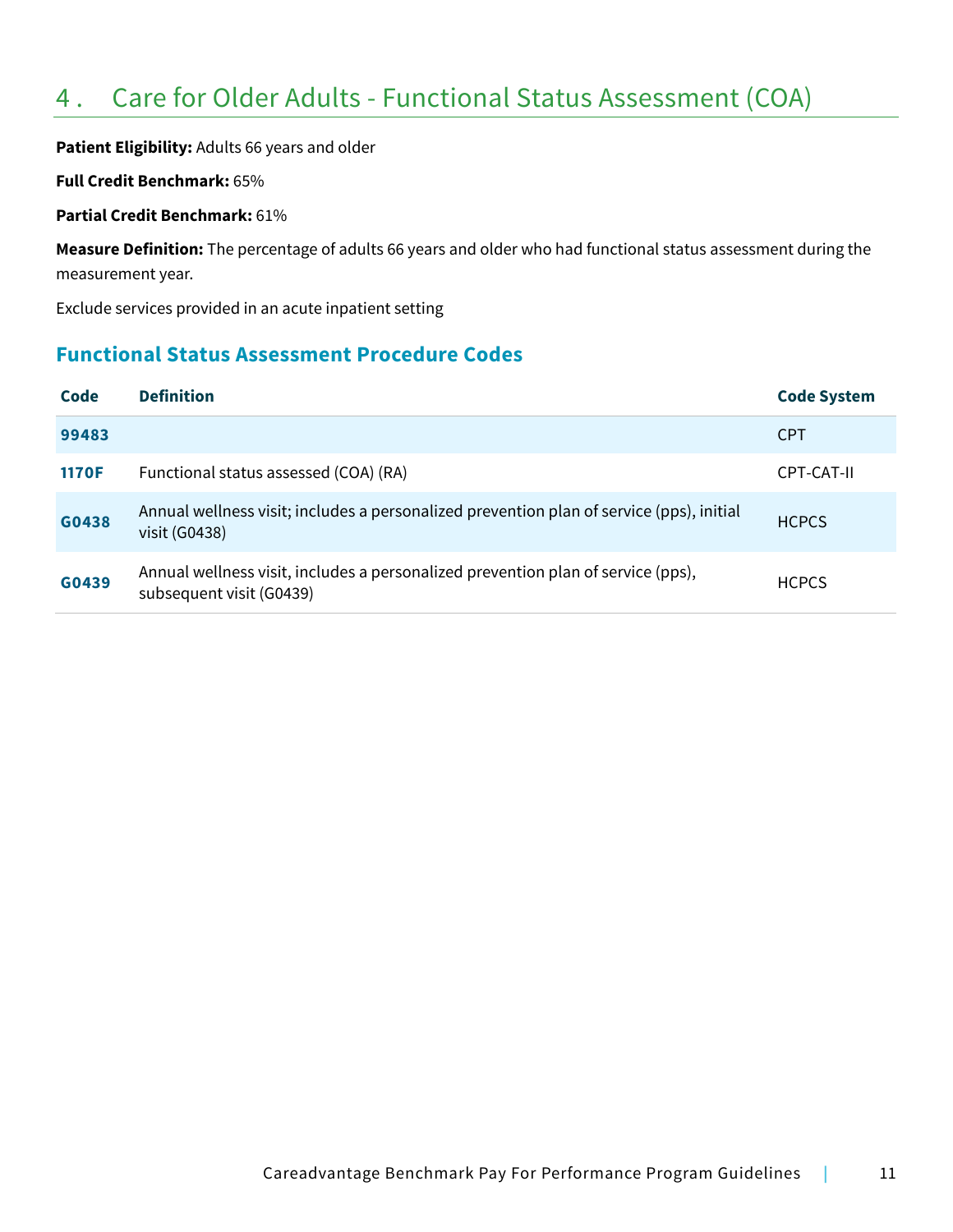## 5 . Care for Older Adults - Pain Screening (COA)

**Patient Eligibility:** Adults 66 years and older

**Full Credit Benchmark:** 82%

**Partial Credit Benchmark:** 78%

**Measure Definition:** The percentage of adults 66 years and older who had pain assessment during the measurement year.

Exclude services provided in an acute inpatient setting

## **Pain Screening Procedure Codes**

| Code         | <b>Definition</b>                                     | <b>Code System</b> |
|--------------|-------------------------------------------------------|--------------------|
| <b>1125F</b> | Pain severity quantified; pain present (COA) (ONC)    | CPT-CAT-II         |
| <b>1126F</b> | Pain severity quantified; no pain present (COA) (ONC) | CPT-CAT-II         |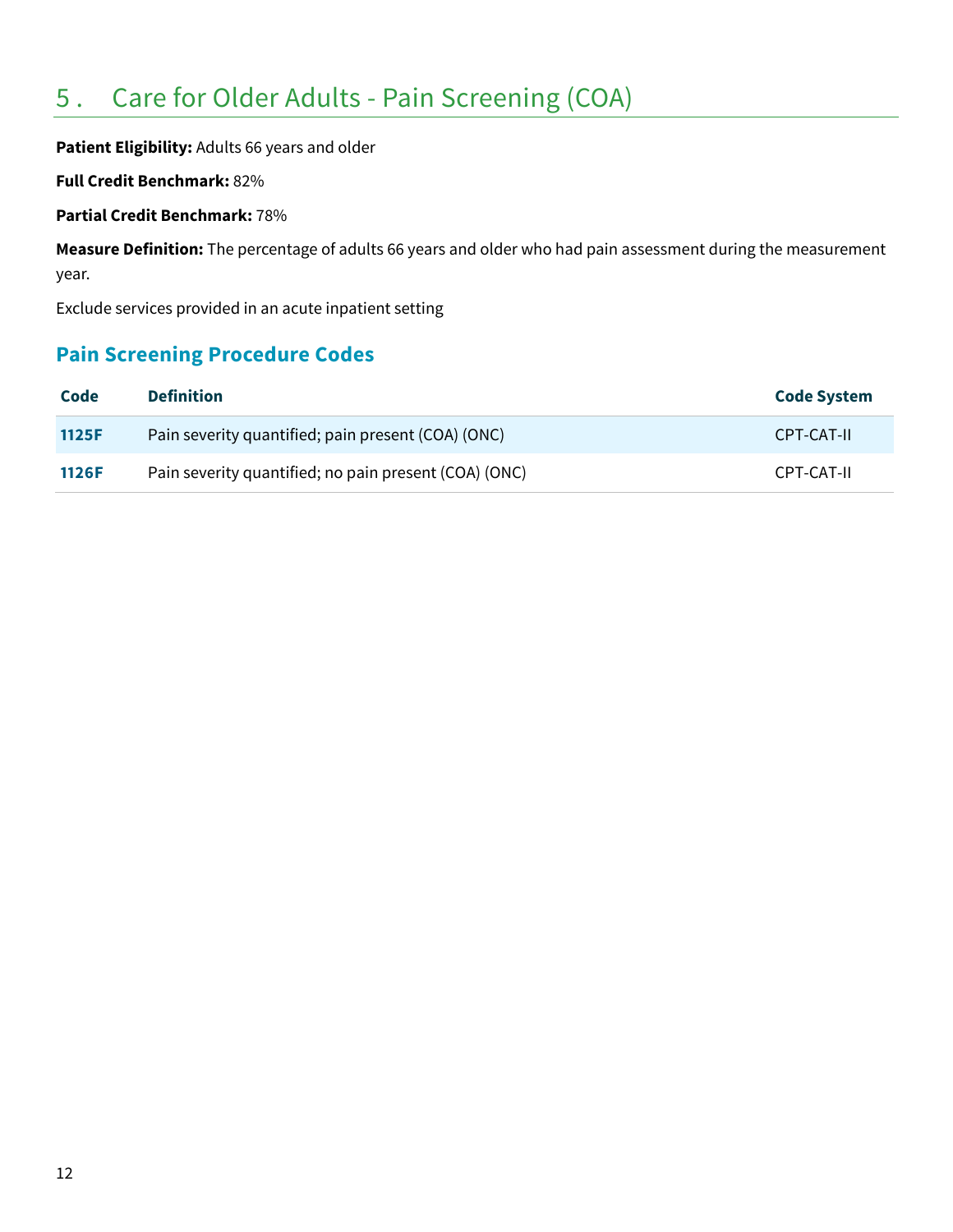## 6 . Care for Older Adults - Medications Review (COA)

**Patient Eligibility:** Adults 66 years and older

**Full Credit Benchmark:** 80%

**Partial Credit Benchmark:** 77%

**Measure Definition:** The percentage of adults 66 years and older who had medication review during the measurement year.

Exclude services provided in an acute inpatient setting.

## **Medication Review Procedure Codes**

| Code         | <b>Definition</b>                                                                                                                                                                       | <b>Code System</b> |
|--------------|-----------------------------------------------------------------------------------------------------------------------------------------------------------------------------------------|--------------------|
| 1159F        | Medication list documented in medical record (COA)                                                                                                                                      | CPT-CAT-II         |
| G8427        | Eligible clinician attests to documenting in the medical record they obtained, updated, or<br>reviewed the patient's current medications (G8427)                                        | <b>HCPCS</b>       |
|              | 90863 Medication Review                                                                                                                                                                 | <b>CPT</b>         |
|              | 99483 Medication Review                                                                                                                                                                 | <b>CPT</b>         |
| 99605        | <b>Medication Review</b>                                                                                                                                                                | <b>CPT</b>         |
|              | 99606 Medication Review                                                                                                                                                                 | <b>CPT</b>         |
| <b>1160F</b> | Review of all medications by a prescribing practitioner or clinical pharmacist (such as,<br>prescriptions, OTCs, herbal therapies & supplements) documented in the medical record (COA) | CPT-CAT-II         |
|              | 99495 Transitional Care Management Services                                                                                                                                             | <b>CPT</b>         |
|              | 99496 Transitional Care Management Services                                                                                                                                             | <b>CPT</b>         |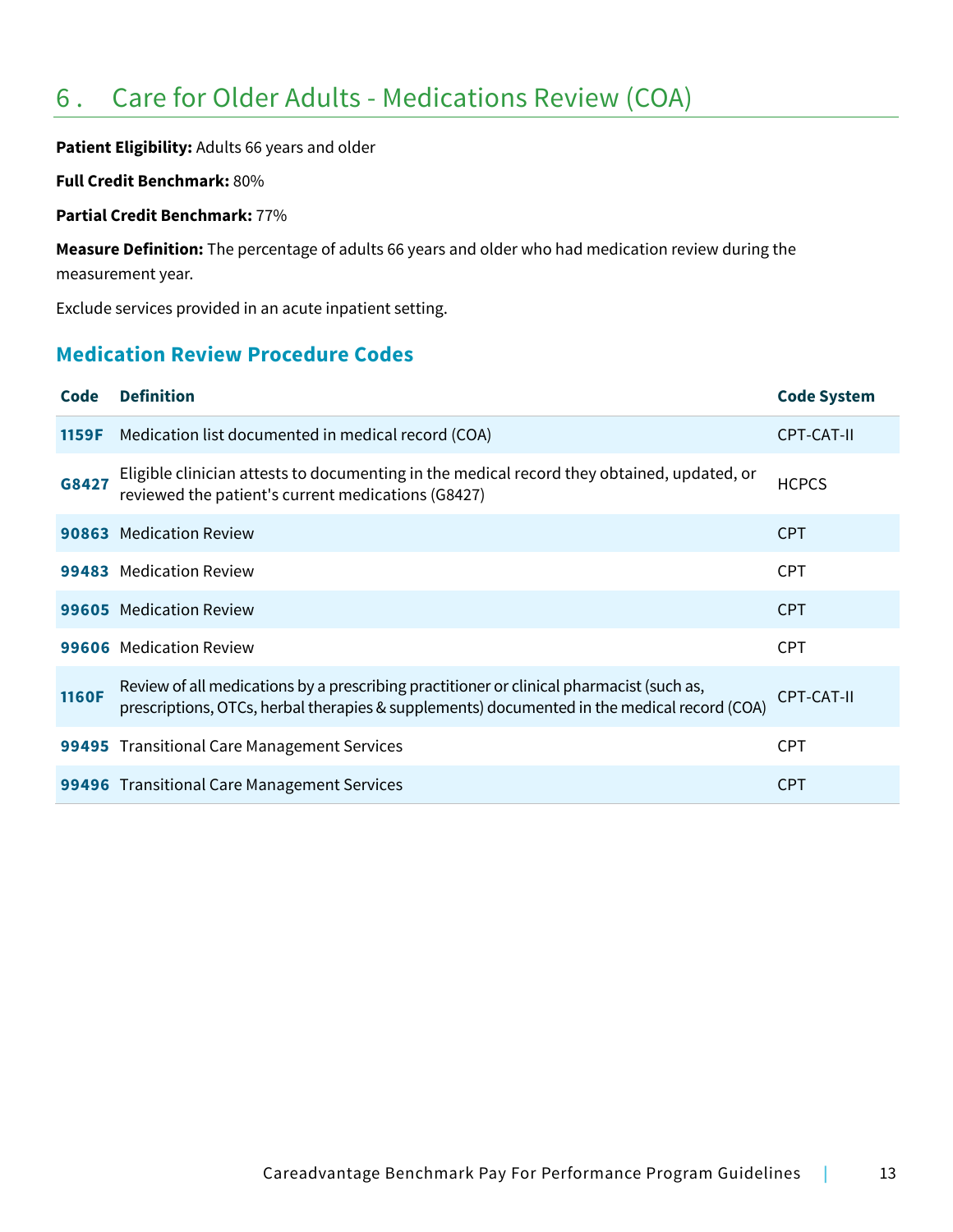## 7 . Care for Older Adults - Complete (COA)

**Patient Eligibility:** Adults 66 years and older

**Full Credit Benchmark:** 75%

**Partial Credit Benchmark:** 60%

**Measure Definition:** The percentage of adults 66 years and older who had all of the following during the measurement year: advance care planning, medication review, functional status assessment, and pain assessment.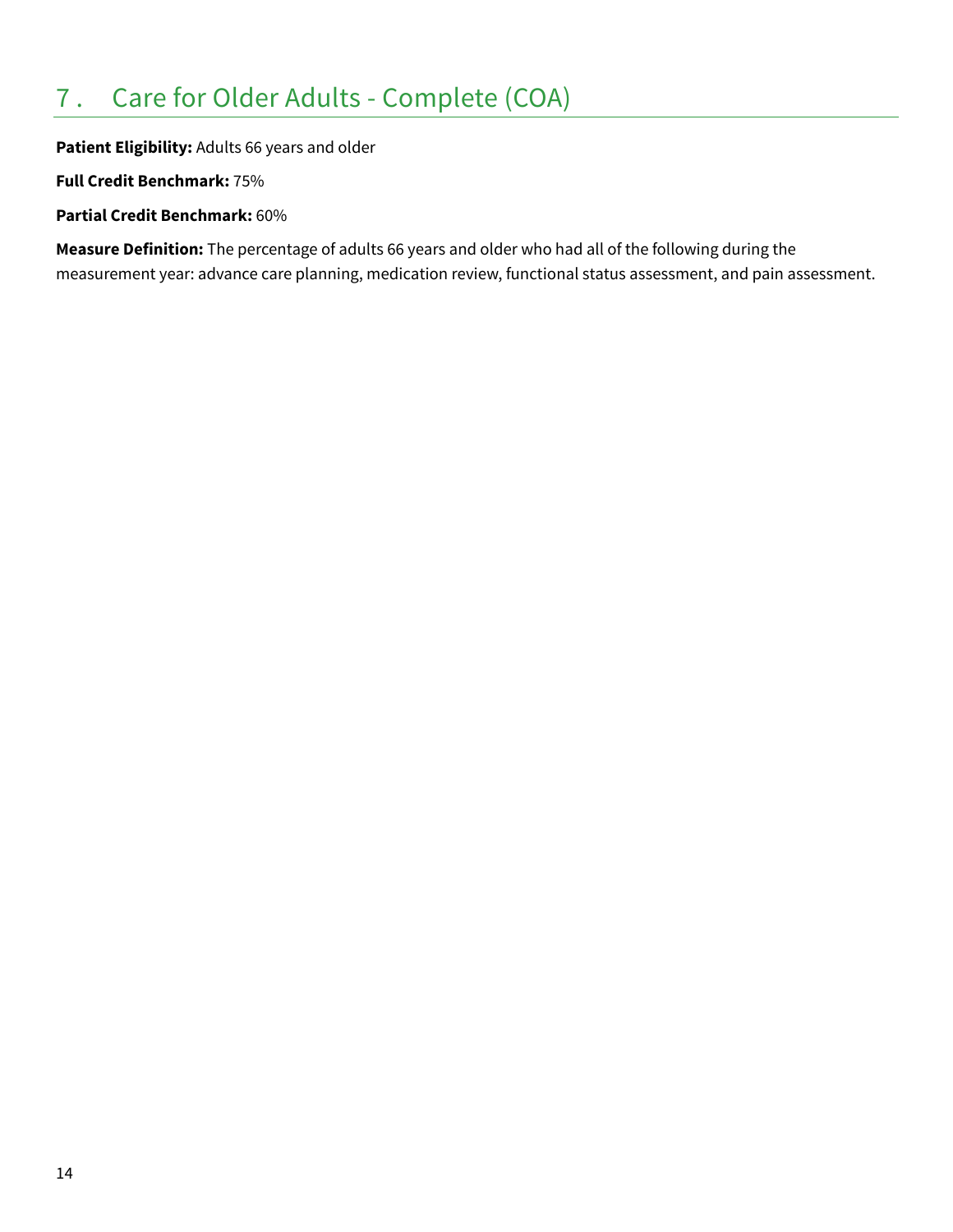## 8 . Colorectal Cancer Screening (COL)

#### Patient Eligibility: Patients 50-75 years of age

#### **Exclusion criteria:**

Exclude members who have had:

- Colorectal cancer
- Total colectomy

Exclude Medicare members 66 years of age and older as of December 31 of the measurement year who meet either of the following:

- Enrolled in an Institutional SNP (I-SNP) any time during the measurement year.
- Living long-term in an institution any time during the measurement year

Exclude members 66 years of age and older as of December 31 of the measurement year (all product lines) with frailty *and* advanced illness.

### **Full Credit Benchmark:** 80%

### **Partial Credit Benchmark:** 75%

**Measure Definition:** The percentage of members 50–75 years of age who had appropriate screening for colorectal cancer.

## **Colorectal Cancer Screening Procedure Codes**

| <b>Code</b> | <b>Definition</b>                                                                              | <b>Code System</b> |
|-------------|------------------------------------------------------------------------------------------------|--------------------|
|             | 82270 FOBT Lab Test                                                                            | <b>CPT</b>         |
|             | 82274 FOBT Lab Test                                                                            | <b>CPT</b>         |
| G0328       | Colorectal cancer screening; fecal occult blood test, immunoassay, 1-3 simultaneous<br>(G0328) | <b>HCPCS</b>       |
|             | 45330 Flexible Sigmoidoscopy                                                                   | <b>CPT</b>         |
| 45331       | Flexible Sigmoidoscopy                                                                         | <b>CPT</b>         |
|             | 45332 Flexible Sigmoidoscopy                                                                   | <b>CPT</b>         |
|             | 45333 Flexible Sigmoidoscopy                                                                   | <b>CPT</b>         |
|             | 45334 Flexible Sigmoidoscopy                                                                   | <b>CPT</b>         |
|             | 45335 Flexible Sigmoidoscopy                                                                   | <b>CPT</b>         |
| 45337       | Flexible Sigmoidoscopy                                                                         | <b>CPT</b>         |
|             | 45338 Flexible Sigmoidoscopy                                                                   | <b>CPT</b>         |
|             | 45339 Flexible Sigmoidoscopy                                                                   | <b>CPT</b>         |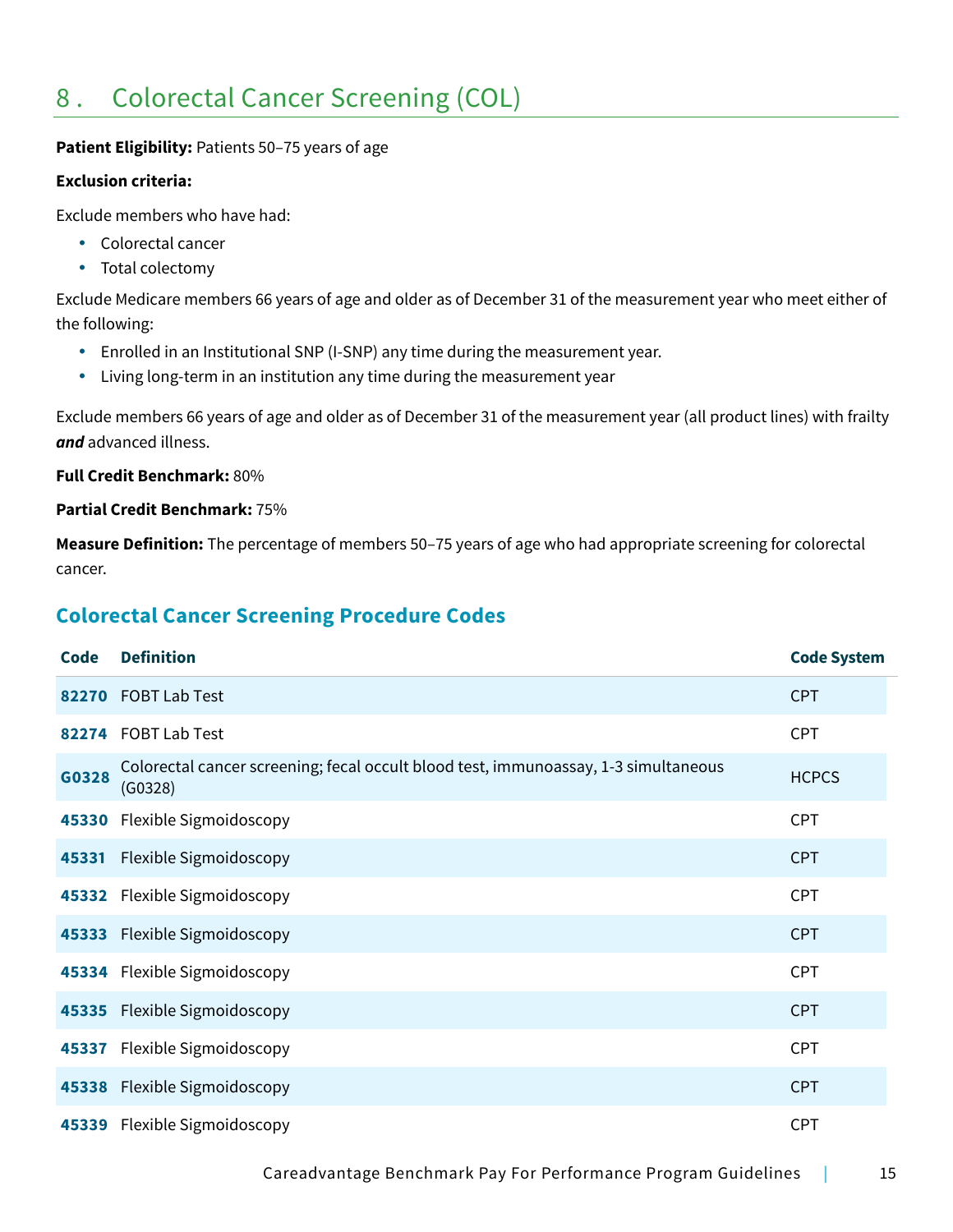| <b>Code</b> | <b>Definition</b>                                                 | <b>Code System</b> |
|-------------|-------------------------------------------------------------------|--------------------|
|             | 45340 Flexible Sigmoidoscopy                                      | <b>CPT</b>         |
|             | 45341 Flexible Sigmoidoscopy                                      | CPT                |
|             | 45342 Flexible Sigmoidoscopy                                      | <b>CPT</b>         |
|             | 45345 Flexible Sigmoidoscopy                                      | CPT                |
|             | 45346 Flexible Sigmoidoscopy                                      | <b>CPT</b>         |
|             | 45347 Flexible Sigmoidoscopy                                      | CPT                |
|             | 45349 Flexible Sigmoidoscopy                                      | <b>CPT</b>         |
|             | 45350 Flexible Sigmoidoscopy                                      | <b>CPT</b>         |
|             | G0104 Colorectal cancer screening; flexible sigmoidoscopy (G0104) | <b>HCPCS</b>       |
|             | 44388 Colonoscopy                                                 | <b>CPT</b>         |
|             | 44389 Colonoscopy                                                 | <b>CPT</b>         |
|             | 44390 Colonoscopy                                                 | <b>CPT</b>         |
|             | 44391 Colonoscopy                                                 | <b>CPT</b>         |
|             | 44392 Colonoscopy                                                 | CPT                |
|             | 44393 Colonoscopy                                                 | <b>CPT</b>         |
|             | 44394 Colonoscopy                                                 | <b>CPT</b>         |
|             | 44397 Colonoscopy                                                 | <b>CPT</b>         |
|             | 44401 Colonoscopy                                                 | <b>CPT</b>         |
|             | 44402 Colonoscopy                                                 | <b>CPT</b>         |
|             | 44403 Colonoscopy                                                 | CPT                |
|             | 44404 Colonoscopy                                                 | <b>CPT</b>         |
|             | 44405 Colonoscopy                                                 | CPT                |
|             | 44406 Colonoscopy                                                 | <b>CPT</b>         |
|             | 44407 Colonoscopy                                                 | CPT                |
|             | 44408 Colonoscopy                                                 | <b>CPT</b>         |
|             | 45355 Colonoscopy                                                 | <b>CPT</b>         |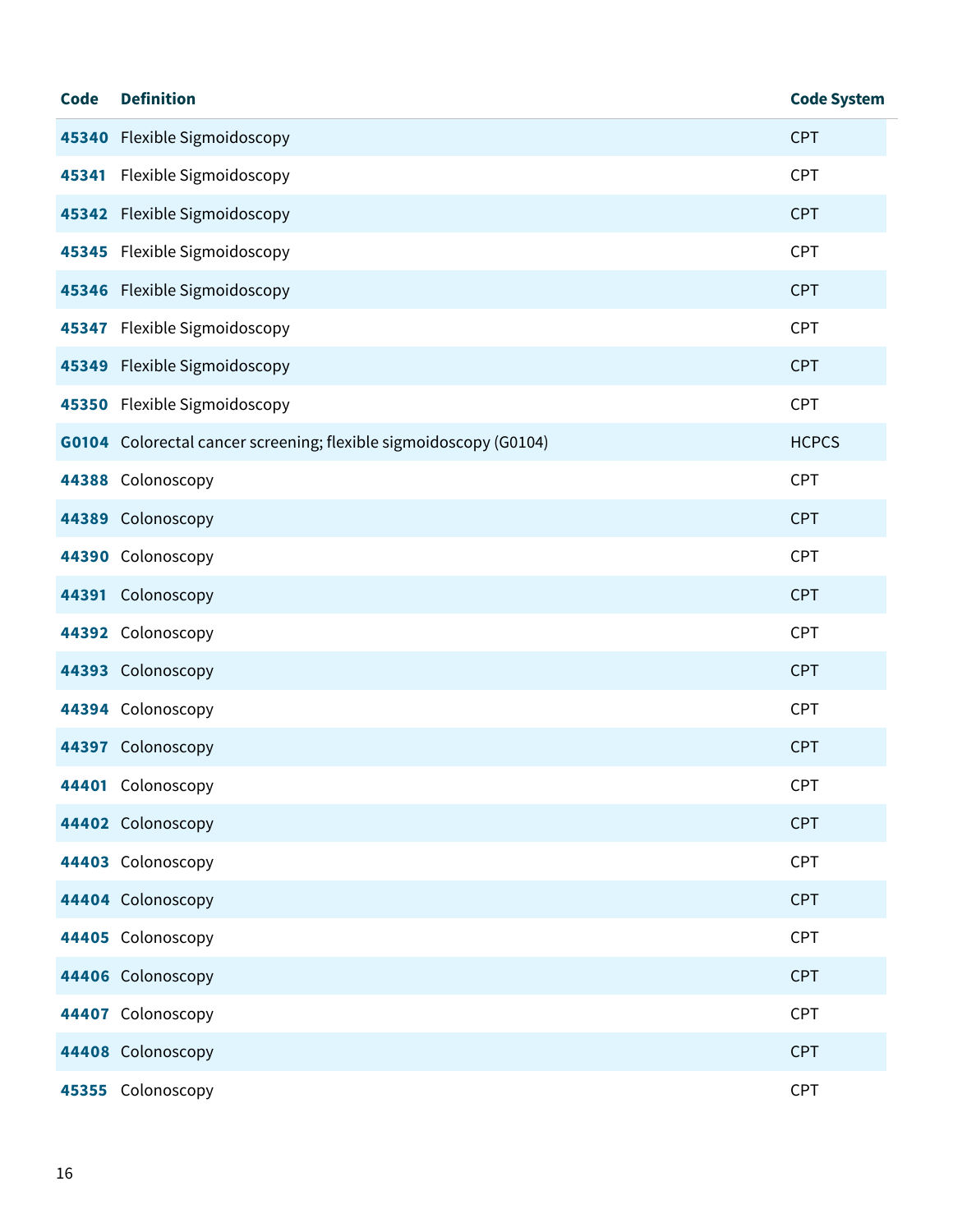| <b>Code</b> | <b>Definition</b>                                                                                                | <b>Code System</b> |
|-------------|------------------------------------------------------------------------------------------------------------------|--------------------|
|             | 45378 Colonoscopy                                                                                                | <b>CPT</b>         |
|             | 45379 Colonoscopy                                                                                                | <b>CPT</b>         |
|             | 45380 Colonoscopy                                                                                                | <b>CPT</b>         |
|             | 45381 Colonoscopy                                                                                                | <b>CPT</b>         |
|             | 45382 Colonoscopy                                                                                                | <b>CPT</b>         |
|             | 45383 Colonoscopy                                                                                                | CPT                |
|             | 45384 Colonoscopy                                                                                                | <b>CPT</b>         |
|             | 45385 Colonoscopy                                                                                                | <b>CPT</b>         |
|             | 45386 Colonoscopy                                                                                                | <b>CPT</b>         |
|             | 45387 Colonoscopy                                                                                                | <b>CPT</b>         |
|             | 45388 Colonoscopy                                                                                                | <b>CPT</b>         |
|             | 45389 Colonoscopy                                                                                                | <b>CPT</b>         |
|             | 45390 Colonoscopy                                                                                                | <b>CPT</b>         |
|             | 45391 Colonoscopy                                                                                                | <b>CPT</b>         |
|             | 45392 Colonoscopy                                                                                                | <b>CPT</b>         |
|             | 45393 Colonoscopy                                                                                                | <b>CPT</b>         |
|             | 45398 Colonoscopy                                                                                                | <b>CPT</b>         |
|             | G0105 Colorectal cancer screening; colonoscopy on individual at high risk (G0105)                                | <b>HCPCS</b>       |
| G0121       | Colorectal cancer screening; colonoscopy on individual not meeting criteria for high risk (G0121)                | <b>HCPCS</b>       |
| 74261       | CT Colonography                                                                                                  | <b>CPT</b>         |
|             | 74262 CT Colonography                                                                                            | <b>CPT</b>         |
|             | 74263 CT Colonography                                                                                            | <b>CPT</b>         |
| 81528       | CT Colonography                                                                                                  | <b>CPT</b>         |
| G0464       | Colorectal cancer screening; stool-based dna and fecal occult hemoglobin (e.g., kras,<br>ndrg4 and bmp3) (G0464) | <b>HCPCS</b>       |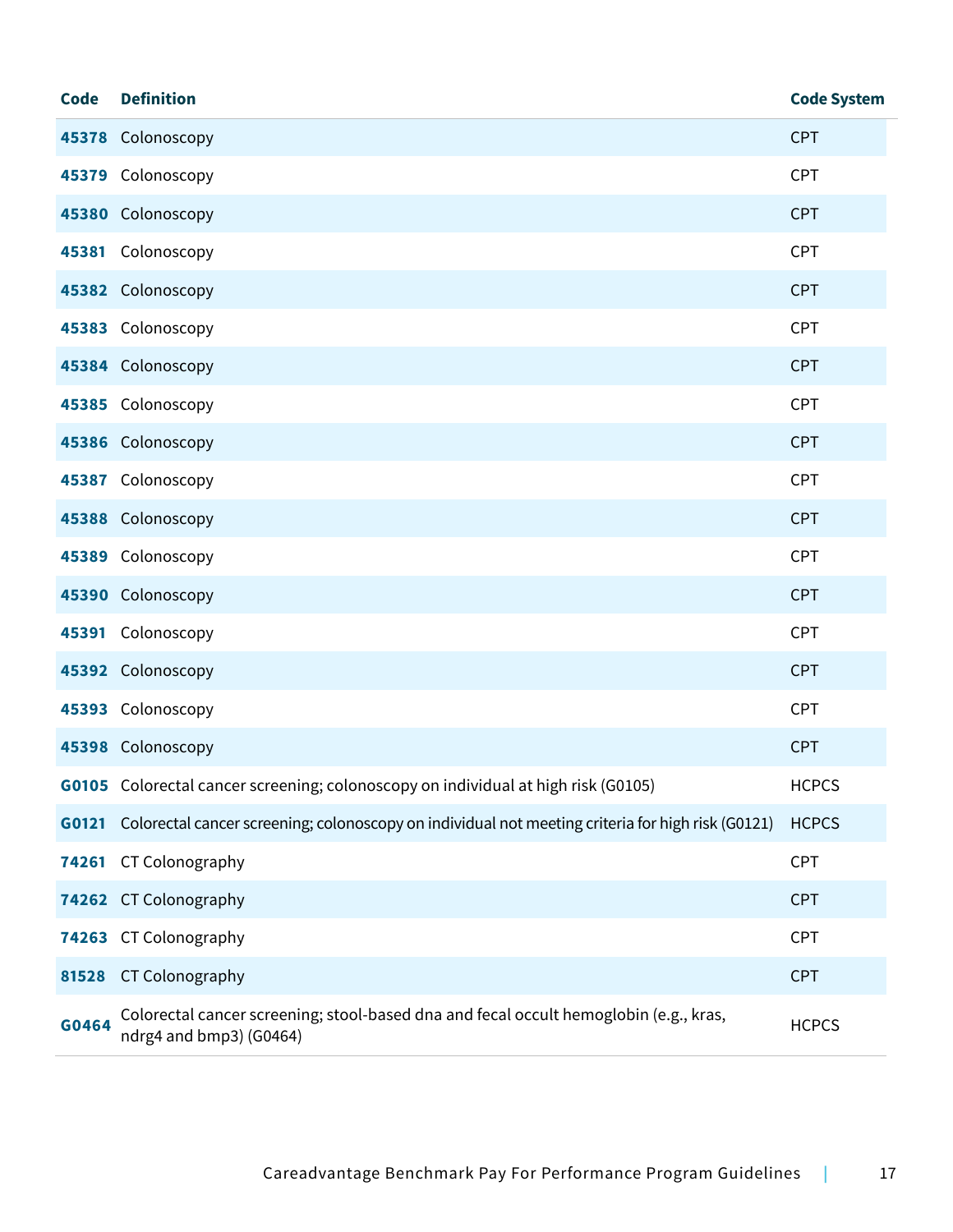## 9 . Controlling High Blood Pressure (CBP)

**Patient Eligibility:** Members 18-85 years old who had at least two visits and a diagnosis of hypertension during the measurement year or the year prior to the measurement year.

#### **Exclusion criteria:**

- Medicare members 66 years old + who are enrolled in an I-SNP any time during the measurement year or living long-term in an institution at any time during the measurement year;
- Members 66-80 years old with both frailty and advanced illness;
- Members 81 years of age and older as of December 31 of the measurement year with frailty
- Members with evidence of end-stage renal disease (ESRD), dialysis, nephrectomy or kidney transplant on or prior to December 31 of the measurement year;
- Members with a diagnosis of pregnancy during the measurement year;
- Members who had a nonacute inpatient admission during the measurement year.

#### **Full Credit:** 70%

#### **Partial Credit:** 56%

**Measure Definition:** The percentage of members 18–85 years of age who had a diagnosis of hypertension and whose BP was adequately controlled (<140/90 mm Hg) during the measurement year.

**Representative BP** : The most recent BP reading during the measurement year on or after the second diagnosis of hypertension

### **ICD10 Diagnosis Code for Hypertension**

| Code       | Definition                            | <b>Code System</b> |
|------------|---------------------------------------|--------------------|
| <b>110</b> | [10] Essential (primary) hypertension | ICD10CM            |

### **Codes for Blood Pressure**

| Code  | <b>Definition</b>                                                      | <b>Code System</b> |
|-------|------------------------------------------------------------------------|--------------------|
| 3079F | Most recent diastolic blood pressure 80-89 mm Hg                       | CPT-CAT-II         |
| 3080F | Most recent diastolic blood pressure greater than or equal to 90 mm Hg | CPT-CAT-II         |
| 3078F | Most recent diastolic blood pressure less than 80 mm Hg                | CPT-CAT-II         |
| 3077F | Most recent systolic blood pressure greater than or equal to 140 mm Hg | CPT-CAT-II         |
| 3074F | Most recent systolic blood pressure less than 130 mm Hg                | CPT-CAT-II         |
| 3075F | Most recent systolic blood pressure 130-139 mm Hg                      | CPT-CAT-II         |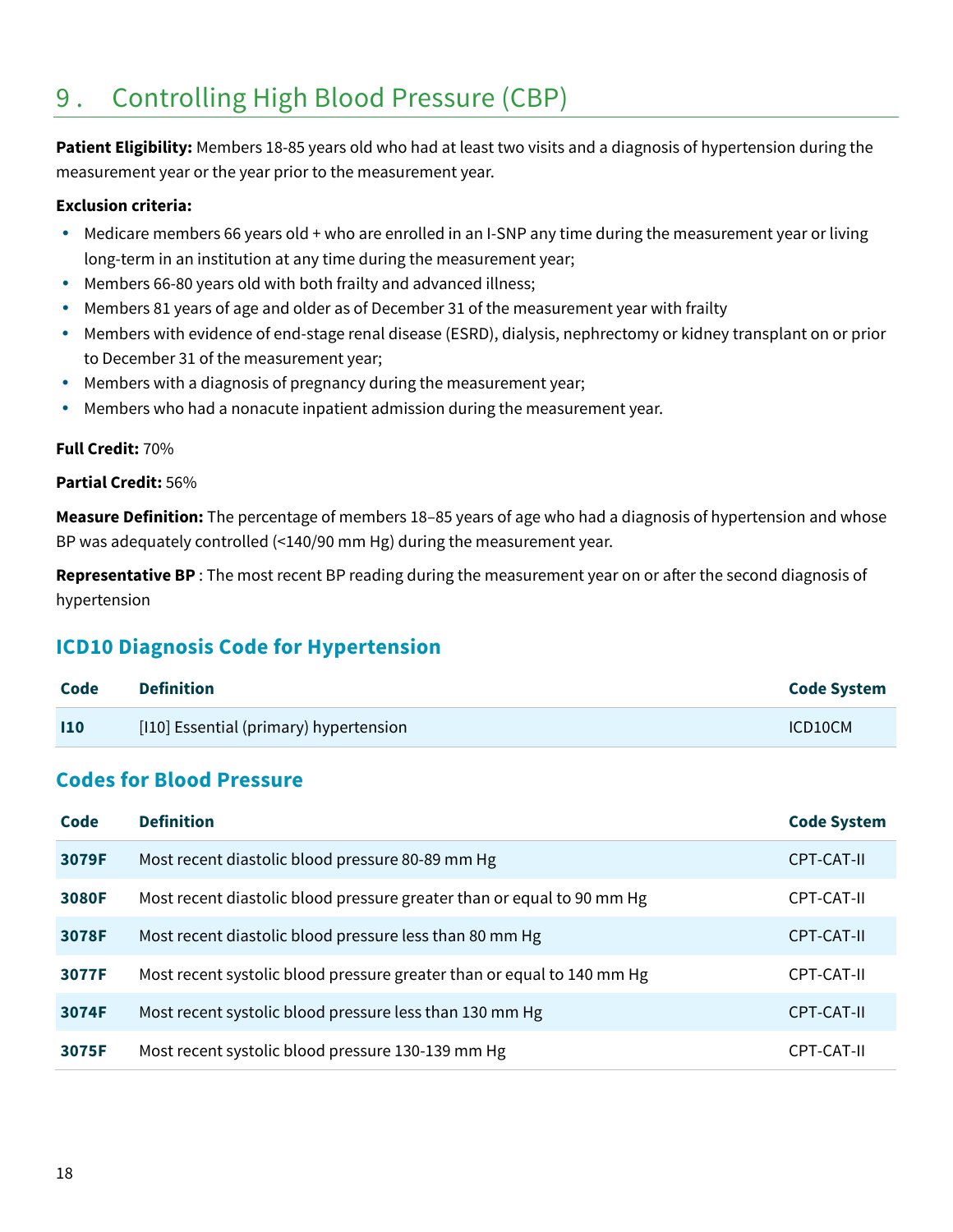## 10 . Depression Screening and Follow-up (ages 12+) (CDF)

Patient Eligibility: Patients 12 years old and up (patients who will turn 13 years of age as of December 31<sup>st</sup> of the measurement year) who had an outpatient visit during the measurement period.

A patient is not eligible if they have a documented active diagnosis or depression or bipolar disorder.

### **Full Credit:** 75%

#### **Partial Credit:** 60%

**Measure Definition:** The percentage of patients 12 year of age and older who had an annual depression screening on the date of the encounter using a standard depression screening tool (including HPSM Behavioral Health Screening tool available at: hpsm.org/provider-forms, which includes PHQ-2 standard screening questions)

- Screening must be documented in patient's medical record
- If screening is positive, follow-up plan must be documented on the date of the positive screen

### **Depression Screening Procedure Codes**

| 59400 | <b>Depression Screening</b> | <b>CPT</b> |
|-------|-----------------------------|------------|
| 59510 | <b>Depression Screening</b> | <b>CPT</b> |
| 59610 | <b>Depression Screening</b> | <b>CPT</b> |
| 59618 | <b>Depression Screening</b> | <b>CPT</b> |
| 90791 | <b>Depression Screening</b> | <b>CPT</b> |
| 90792 | <b>Depression Screening</b> | <b>CPT</b> |
| 90832 | <b>Depression Screening</b> | <b>CPT</b> |
| 90834 | <b>Depression Screening</b> | <b>CPT</b> |
| 90837 | <b>Depression Screening</b> | <b>CPT</b> |
| 92625 | <b>Depression Screening</b> | <b>CPT</b> |
| 96116 | <b>Depression Screening</b> | <b>CPT</b> |
| 96118 | <b>Depression Screening</b> | <b>CPT</b> |
| 96150 | <b>Depression Screening</b> | <b>CPT</b> |
| 96151 | <b>Depression Screening</b> | <b>CPT</b> |
| 97165 | <b>Depression Screening</b> | <b>CPT</b> |
| 97166 | <b>Depression Screening</b> | <b>CPT</b> |
| 97167 | <b>Depression Screening</b> | <b>CPT</b> |
| 99201 | <b>Depression Screening</b> | <b>CPT</b> |
| 99202 | <b>Depression Screening</b> | <b>CPT</b> |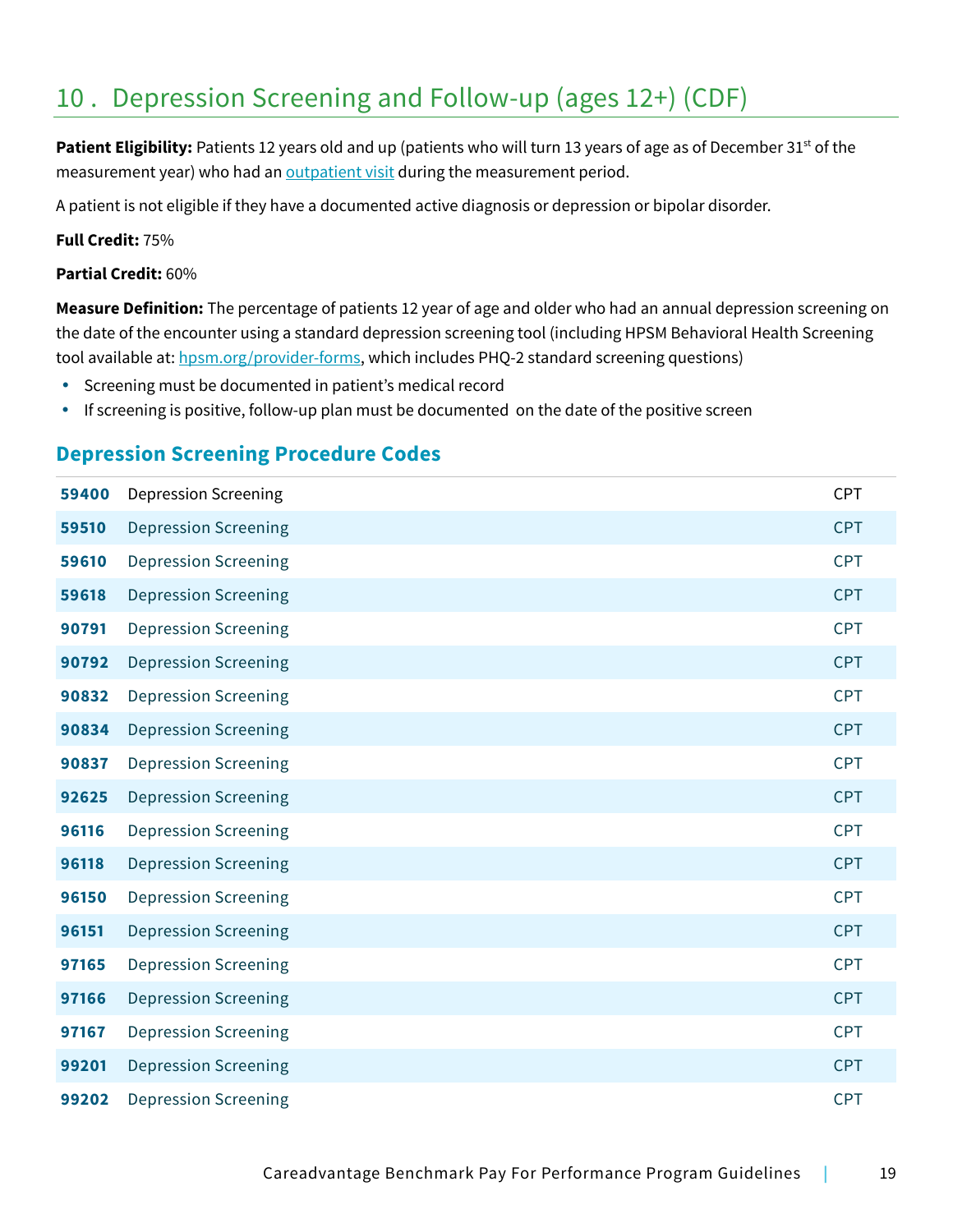| 99203 | <b>Depression Screening</b>                                                                 | <b>CPT</b>   |
|-------|---------------------------------------------------------------------------------------------|--------------|
| 99204 | <b>Depression Screening</b>                                                                 | <b>CPT</b>   |
| 99205 | <b>Depression Screening</b>                                                                 | <b>CPT</b>   |
| 99212 | <b>Depression Screening</b>                                                                 | <b>CPT</b>   |
| 99213 | <b>Depression Screening</b>                                                                 | <b>CPT</b>   |
| 99214 | <b>Depression Screening</b>                                                                 | <b>CPT</b>   |
| 99215 | <b>Depression Screening</b>                                                                 | <b>CPT</b>   |
| 99384 | <b>Depression Screening</b>                                                                 | <b>CPT</b>   |
| 99385 | <b>Depression Screening</b>                                                                 | <b>CPT</b>   |
| 99386 | <b>Depression Screening</b>                                                                 | <b>CPT</b>   |
| 99387 | <b>Depression Screening</b>                                                                 | <b>CPT</b>   |
| 99394 | <b>Depression Screening</b>                                                                 | <b>CPT</b>   |
| 99395 | <b>Depression Screening</b>                                                                 | <b>CPT</b>   |
| 99396 | <b>Depression Screening</b>                                                                 | <b>CPT</b>   |
| 99397 | <b>Depression Screening</b>                                                                 | <b>CPT</b>   |
| G0101 | <b>Depression Screening</b>                                                                 | <b>HCPCS</b> |
| G0402 | <b>Depression Screening</b>                                                                 | <b>HCPCS</b> |
| G0438 | <b>Depression Screening</b>                                                                 | <b>HCPCS</b> |
| G0439 | <b>Depression Screening</b>                                                                 | <b>HCPCS</b> |
| G0444 | <b>Depression Screening</b>                                                                 | <b>HCPCS</b> |
| G0502 | <b>Depression Screening</b>                                                                 | <b>HCPCS</b> |
| G0503 | <b>Depression Screening</b>                                                                 | <b>HCPCS</b> |
| G0504 | <b>Depression Screening</b>                                                                 | <b>HCPCS</b> |
| G0505 | <b>Depression Screening</b>                                                                 | <b>HCPCS</b> |
| G0507 | <b>Depression Screening</b>                                                                 | <b>HCPCS</b> |
| G8431 | <b>Depression Screening</b>                                                                 | <b>HCPCS</b> |
| G8510 | <b>Depression Screening</b>                                                                 | <b>HCPCS</b> |
| G8431 | Screening for depression is documented as being positive and a follow-up plan is documented | <b>HCPCS</b> |
| G8510 | Screening for depression is documented as negative, a follow-up plan is not required        | <b>HCPCS</b> |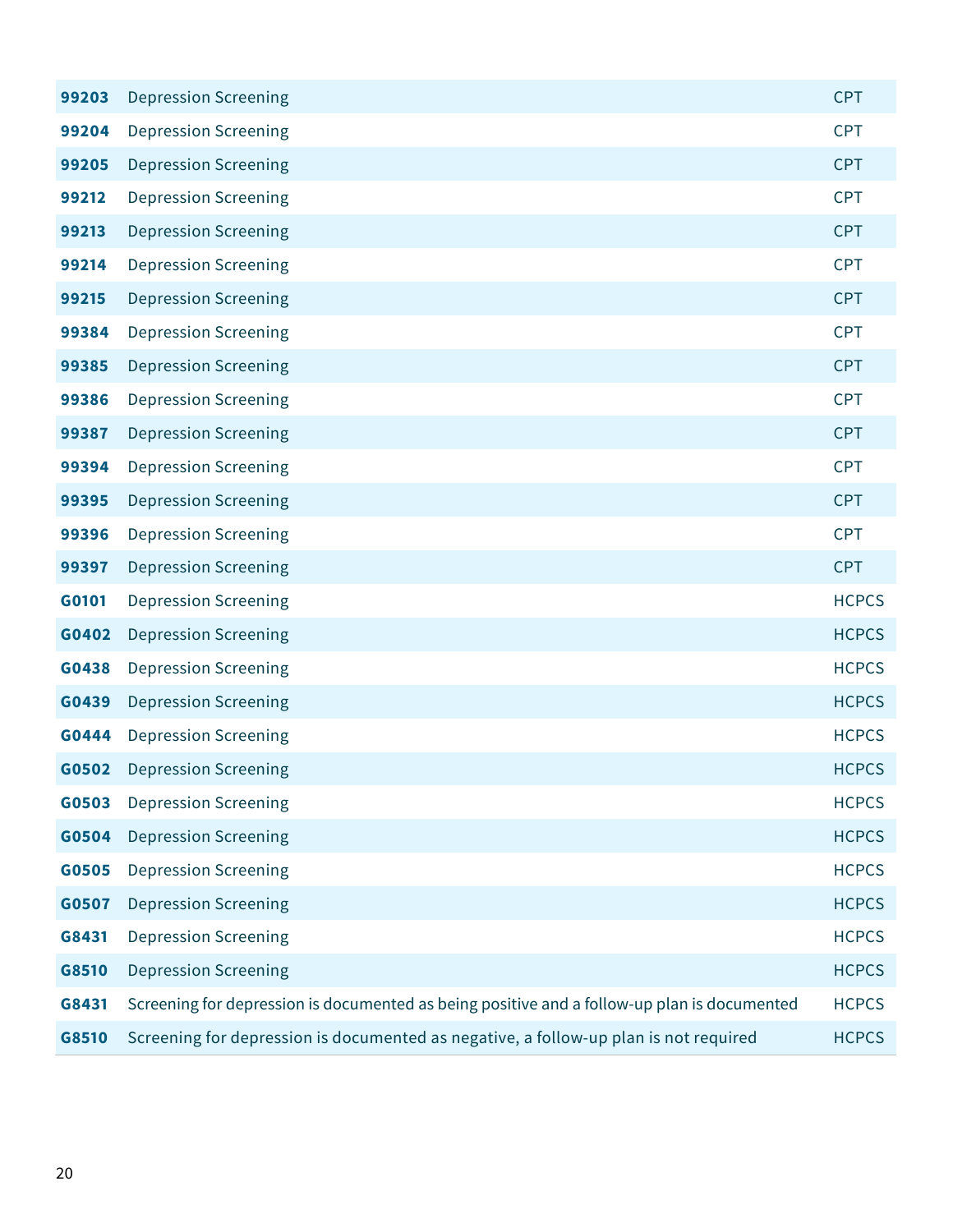## 11 . Diabetes HbA1c - Poor Control (CDC)

**Patient Eligibility:** Patients 18 years old and up with a diagnosis of diabetes

### **Exclusion Criteria:**

- Members 66 years and older as of December 31 of the measurement year who meet any of the following criteria:
	- **Enrolled in an Institutional SNP (I-SNP) any time during the measurement year.**
	- Living long-term in an institution any time during the measurement year
	- **Have advanced illness and frailty**
- Members who do not have a diagnosis of diabetes any setting, during the measurement year or the year prior to the measurement year *and* who had a diagnosis of gestational diabetes or steroid-induced diabetes in any setting, during the measurement year or the year prior to the measurement year.

### **Full Credit:** 22%

### **Partial Credit:** 25%

**Measure Definition:** Percent of diabetic patients whose most recent HbA1c level (performed during the current calendar year) is (>9.0%).as identified by automated laboratory data or administrative data if laboratory data is not received.

Labs who currently send data directly to HPSM on a monthly basis:

• Seton

• LabCorp

• North East Medical Services

- San Mateo Medical Center
- Ouest

### **Diabetes HbA1c Procedure Codes**

| Code  | <b>Definition</b>                                                                                        | <b>Code System</b> |
|-------|----------------------------------------------------------------------------------------------------------|--------------------|
| 3044F | HbA1c Level Less Than 7.0                                                                                | CPT-CAT-II         |
| 3051F | HbA1c Level greater than or equal to 7.0% and less than 8.0%                                             | CPT-CAT-II         |
| 3045F | Most recent hemoglobin A1c (HbA1c) level 7.0-9.0% (DM)                                                   | CPT-CAT-II         |
| 3046F | Most recent hemoglobin A1c level greater than 9.0% (DM)                                                  | CPT-CAT-II         |
| 3052F | Most recent hemoglobin A1c (HbA1c) level greater than or equal to 8.0% and less than or<br>equal to 9.0% | CPT-CAT-II         |

\*To get credit towards this performance measure lab data must be received directly or a CPT Category II Code must be submitted by the participating provider office once the lab result has been reviewed and documented in the patient's medical record.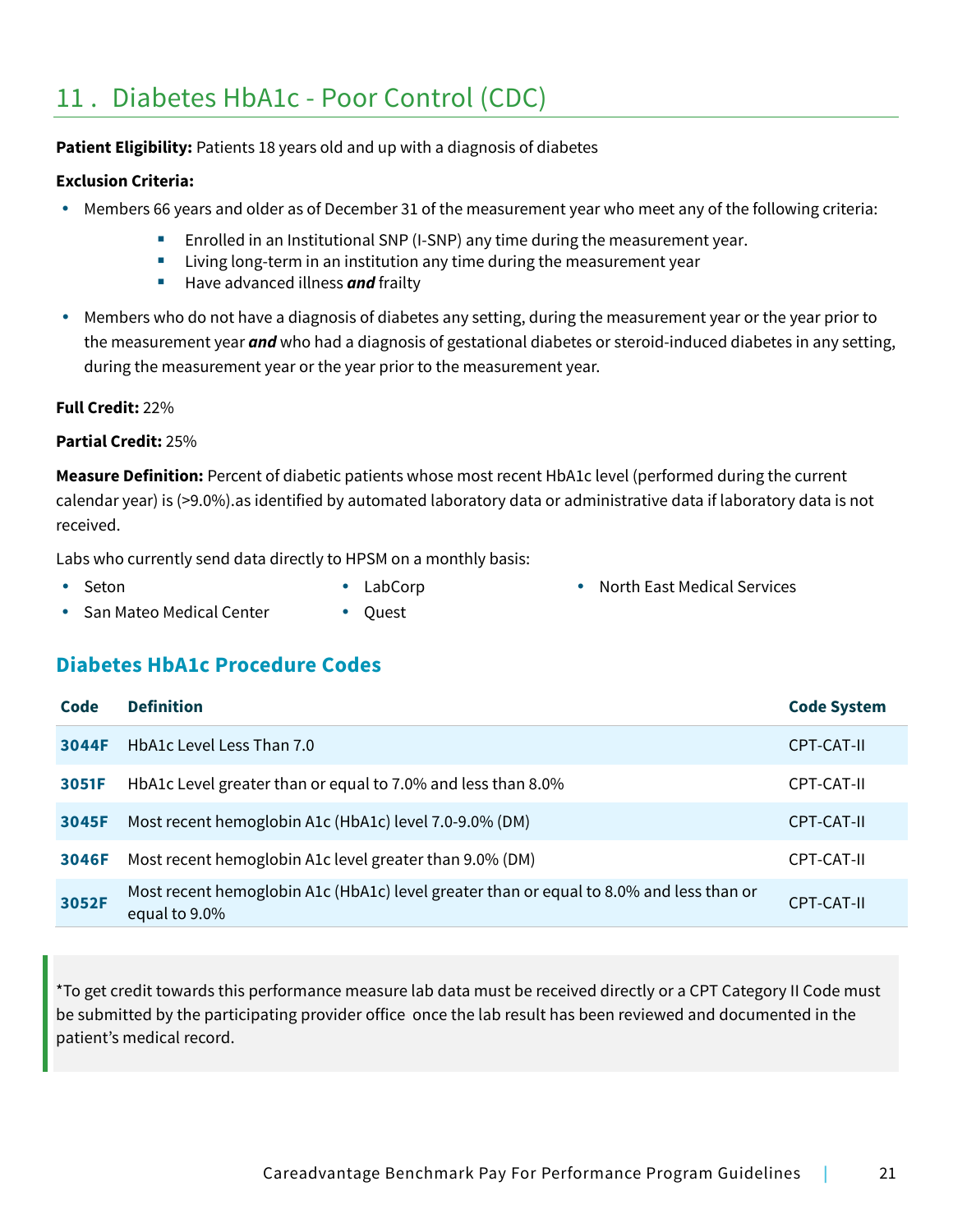## 12 . Hospitalization for Potentially Preventable Complications (HPC)

#### **Patient Eligibility:** Members 67 and older

#### **Exclusion Criteria:**

- Members enrolled in an Institutional SNP (I-SNP) any time during the measurement year.
- Members living long-term in an institution any time during the measurement year.

#### **Full Credit:** 74%

#### **Partial Credit:** 88%

**Measure Definition:** For members 67 years of age and older, the rate of discharges for ambulatory care sensitive conditions (ACSC) per 1,000 members.

#### **ACSC Ambulatory care sensitive condition.**

An acute or chronic health condition that can be managed or treated in an outpatient setting. The ambulatory care conditions included in this measure are:

- Chronic ACSC
- Diabetes short-term complications.
- Diabetes long-term complications
- Uncontrolled diabetes
- Lower-extremity amputation among patients with diabetes
- COPD
- Asthma
- Hypertension
- Heart failure
- Acute ACSC
- Bacterial pneumonia
- Urinary tract infection
- Cellulitis
- Pressure ulcer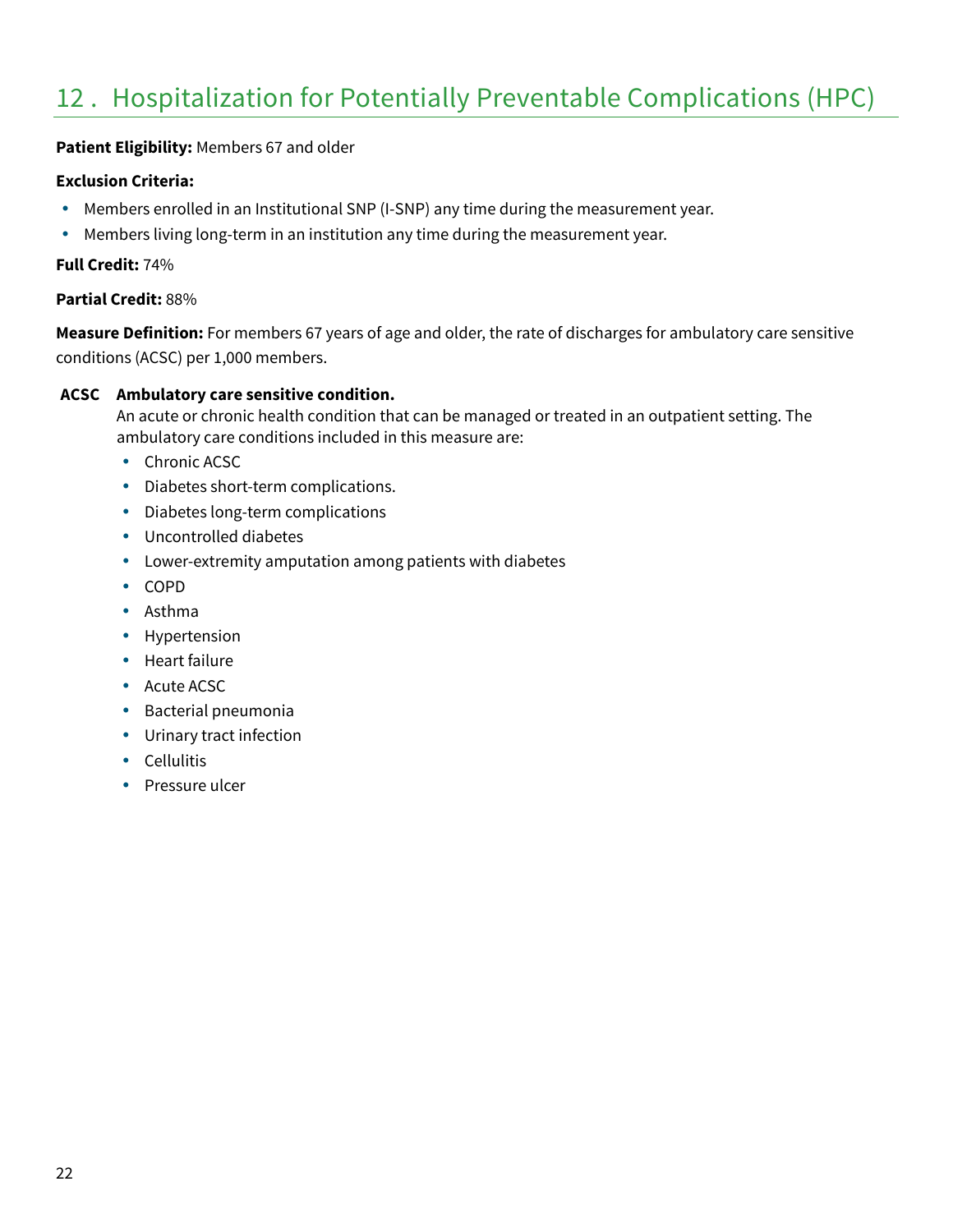## 13 . Mammogram for Breast Cancer Screening (BCS)

**Patient Eligibility:** Women age 50-74 years old who have not had a bilateral mastectomy

#### **Exclusion criteria:**

Medicare members 66 years of age and older by the end of the Measurement Period who meet either of the following:

- Enrolled in an Institutional SNP (I-SNP) any time during the Measurement Period.
- Living long-term in an institution any time during the Measurement Period.

Members 66 years of age and older by the end of the Measurement Period, with frailty and advanced illness

#### **Full Credit:** 67%

#### **Partial Credit:** 63%

**Measure Definition:** The percentage of women 50–74 years of age who had a mammogram to screen for breast cancer.

### **Mammography Procedure Codes**

| <b>Code</b> | <b>Definition</b>                                                                                                                   | <b>Code System</b> |
|-------------|-------------------------------------------------------------------------------------------------------------------------------------|--------------------|
| 77055       | Mammography                                                                                                                         | <b>CPT</b>         |
| 77056       | Mammography                                                                                                                         | <b>CPT</b>         |
| 77057       | Mammography                                                                                                                         | <b>CPT</b>         |
| 77061       | Mammography                                                                                                                         | <b>CPT</b>         |
| 77062       | Mammography                                                                                                                         | <b>CPT</b>         |
| 77063       | Mammography                                                                                                                         | <b>CPT</b>         |
| 77065       | Mammography                                                                                                                         | <b>CPT</b>         |
| 77066       | Mammography                                                                                                                         | <b>CPT</b>         |
| 77067       | Mammography                                                                                                                         | <b>CPT</b>         |
| G0202       | Screening mammography, bilateral (2-view study of each breast), including computer-<br>aided detection (cad) when performed (G0202) | <b>HCPCS</b>       |
| G0204       | Diagnostic mammography, including computer-aided detection (cad) when performed;<br>bilateral (G0204)                               | <b>HCPCS</b>       |
| G0206       | Diagnostic mammography, including computer-aided detection (cad) when performed;<br>unilateral (G0206)                              | <b>HCPCS</b>       |
| 3014F       | Screening mammography results documented and reviewed                                                                               | <b>CPT II</b>      |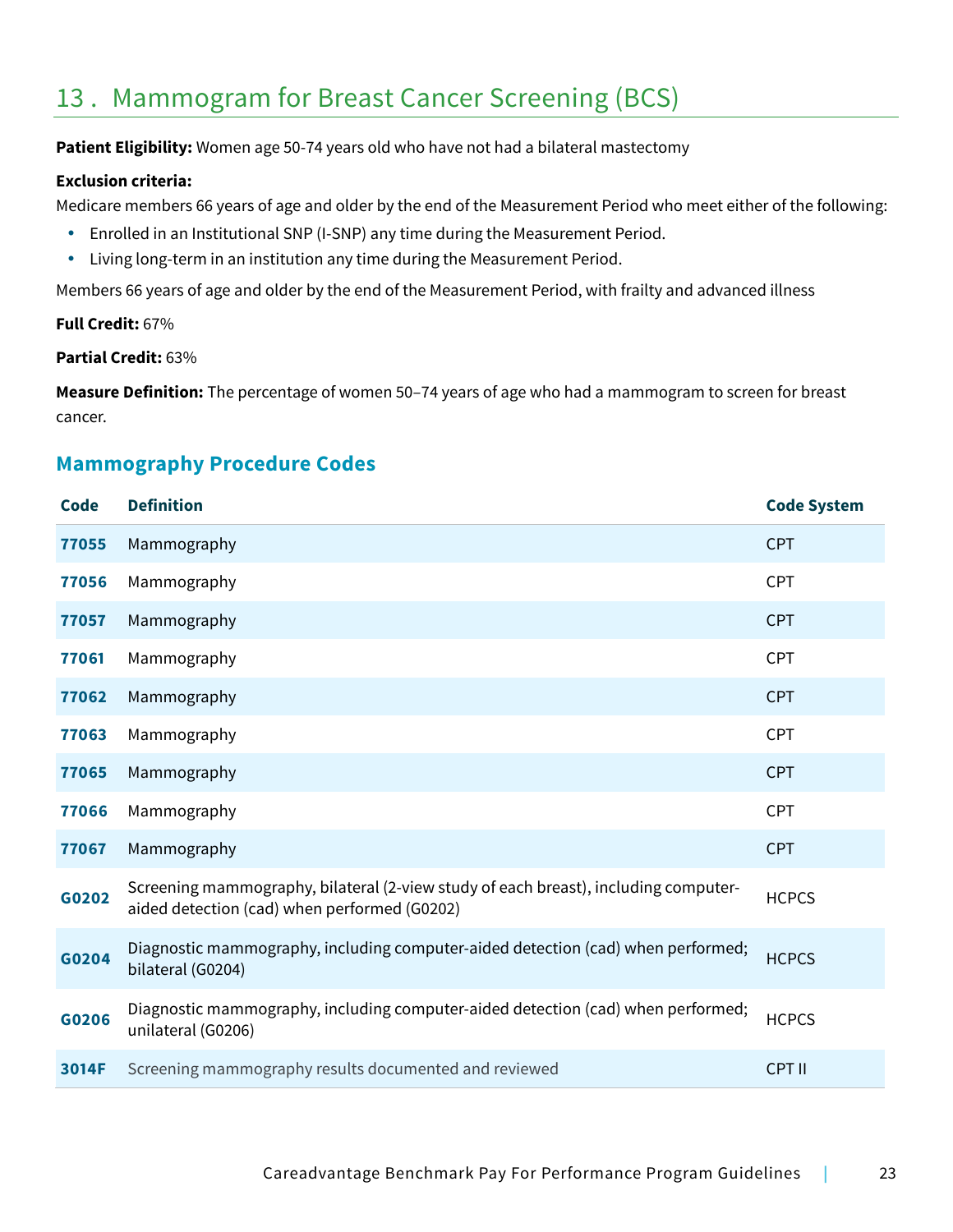## **Mammography Exclusion Codes**

| Code | Definition                                                                       | <b>Code System</b> |
|------|----------------------------------------------------------------------------------|--------------------|
|      | <b>3014F</b> Modifier 1P Screening mammography not performed for medical reasons | CPT II             |

## 14 . Substance Misuse (SBIRT)

| Patient Eligibility: Patients 12 years old and up |  |  |
|---------------------------------------------------|--|--|
|---------------------------------------------------|--|--|

**Full Credit:** 75%

**Partial Credit:** 60%

**Measure Definition:** The percentage of patients 12 years old and up who received a substance misuse screening in the current calendar year.

## **Procedure Codes**

| <b>Code</b>  | <b>Definition</b>                                                                                             | <b>Code System</b> |
|--------------|---------------------------------------------------------------------------------------------------------------|--------------------|
| 99408        | Alcohol and/or substance abuse structured screening & brief intervention services; 15 to<br>30 <sub>min</sub> | <b>CPT</b>         |
| 99409        | Alcohol and/or substance abuse structured screening & brief intervention services; greater<br>than 30min      | <b>CPT</b>         |
| G0396        | Alcohol and/or substance abuse structured screening & brief intervention services; 15 to<br>30min             | <b>HCPCS</b>       |
| G0397        | Alcohol and/or substance abuse structured screening & brief intervention services; greater<br>than 30min      | <b>HCPCS</b>       |
|              | G0442 Prevention: Screening for alcohol misuse in adults including pregnant women once per year.              | <b>HCPCS</b>       |
|              | H0001 Alcohol and/or Drug Assessment                                                                          | <b>HCPCS</b>       |
| <b>H0003</b> | Alcohol and/or Drug Screening; Laboratory analysis of specimens for presence of alcohol<br>and/or drugs       | <b>HCPCS</b>       |
|              | H0049 Alcohol and/or drug screening                                                                           | <b>HCPCS</b>       |
|              | <b>H0050</b> Alcohol and/or drug service, brief intervention, per 15 min                                      | <b>HCPCS</b>       |
|              | <b>3016F</b> Substance misuse screening                                                                       | <b>CPT CAT II</b>  |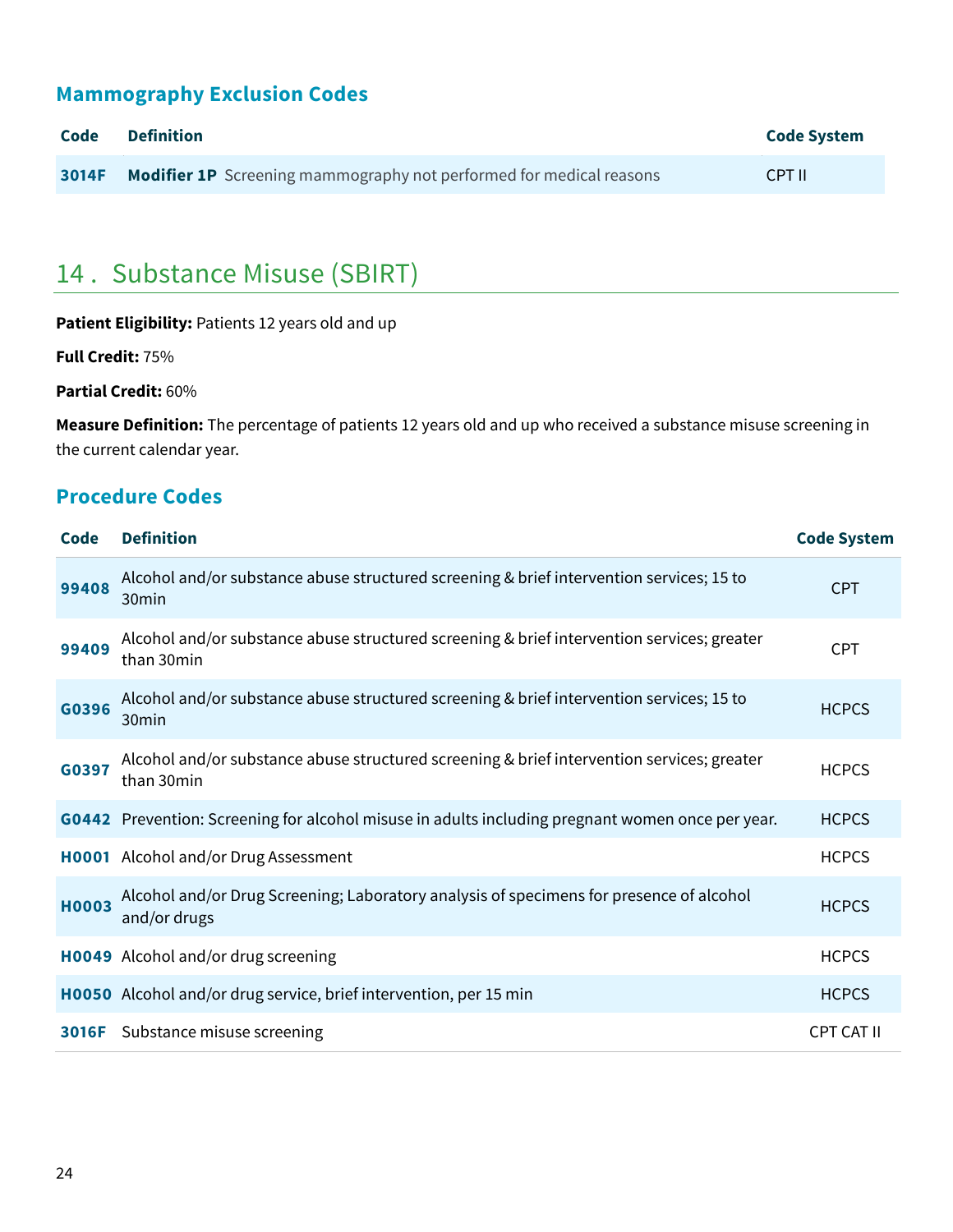### **Patient Eligibility:** Members 18 and older

**Full Credit:** .80

**Partial Credit:** .85

**Measure Definition:** For members 18 years of age and older, the number of acute inpatient and observation stays during the measurement year that were followed by an unplanned acute readmission for any diagnosis within 30 days.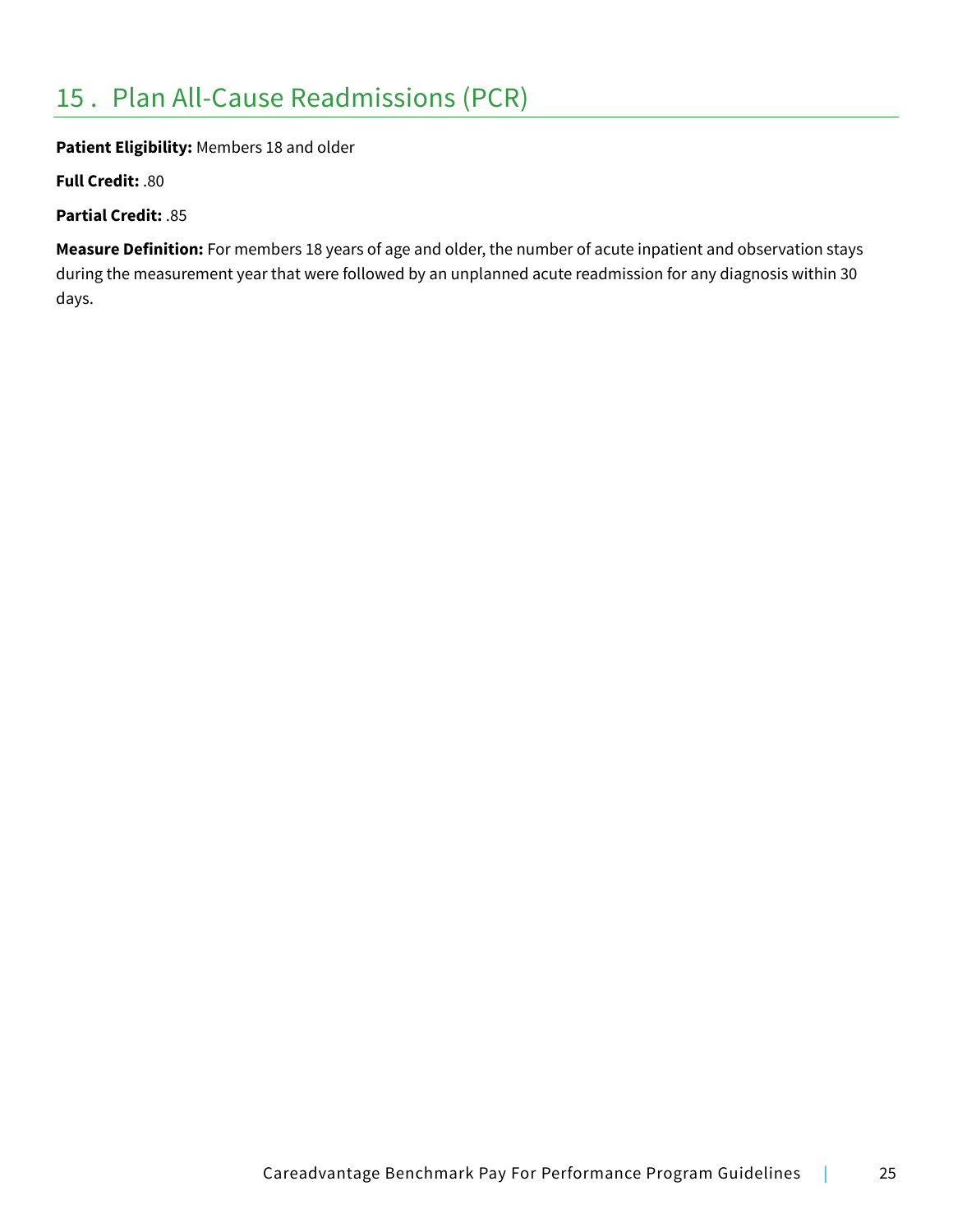## 16 . Transitions of Care - Patient Engagement After Inpatient Discharge (TRC)

**Patient Eligibility:** Members 18 and older

**Full Credit:** 79%

**Partial Credit:** 68%

**Measure Definition:** The percentage of discharges for members 18 years of age and older that had documentation of patient engagement (e.g., office visits, visits to the home, telehealth) provided within 30 days after discharge.

Download the Outpatient Visit Code List from hpsm.org

### **Additional Visit Procedure Codes**

| <b>Code</b> | <b>Definition</b>                            | <b>Code System</b> |
|-------------|----------------------------------------------|--------------------|
| 98966       | <b>Telephone Visits</b>                      | <b>CPT</b>         |
| 98967       | <b>Telephone Visits</b>                      | <b>CPT</b>         |
| 98968       | <b>Telephone Visits</b>                      | <b>CPT</b>         |
| 99441       | <b>Telephone Visits</b>                      | <b>CPT</b>         |
| 99442       | <b>Telephone Visits</b>                      | <b>CPT</b>         |
| 99443       | <b>Telephone Visits</b>                      | <b>CPT</b>         |
| 99495       | <b>Transitional Care Management Services</b> | <b>CPT</b>         |
| 99496       | <b>Transitional Care Management Services</b> | <b>CPT</b>         |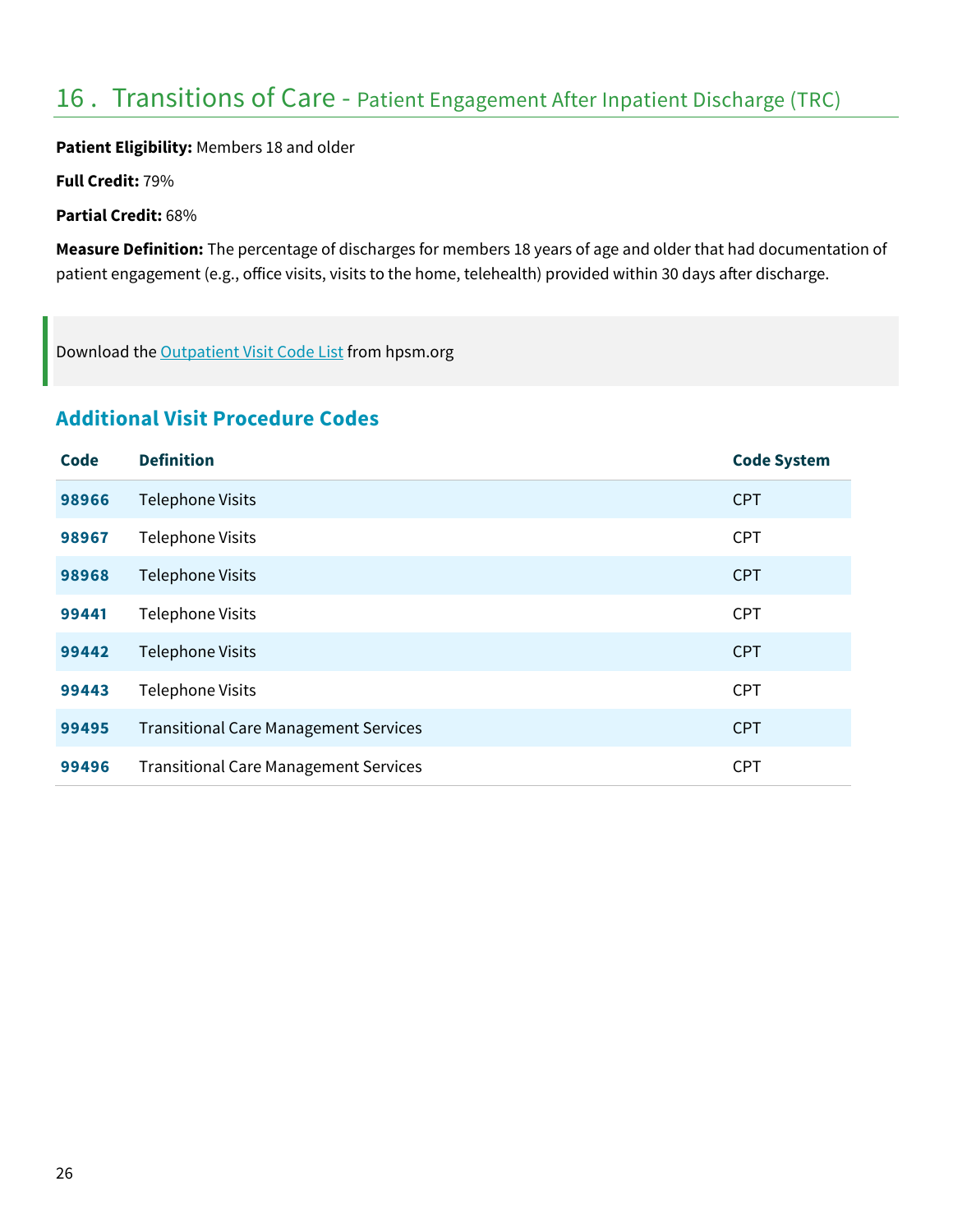## 17 . Transitions of Care - Medication Reconciliation Post-Discharge (TRC)

### **Patient Eligibility:** Members 18 and older

**Full Credit:** 91%

**Partial Credit:** 86!

**Measure Definition:** The percentage of discharges for members 18 years of age and older who had documentation of medication reconciliation on the date of discharge through 30 days after discharge (31 total days).

## **Medication Reconciliation Procedure Codes**

| Code  | <b>Definition</b>                                                                                             | <b>Code System</b> |
|-------|---------------------------------------------------------------------------------------------------------------|--------------------|
| 99483 | <b>Medication Reconciliation Encounter</b>                                                                    | <b>CPT</b>         |
| 99495 | <b>Medication Reconciliation Encounter</b>                                                                    | <b>CPT</b>         |
| 99496 | <b>Medication Reconciliation Encounter</b>                                                                    | <b>CPT</b>         |
| 1111F | Discharge medications reconciled with the current medication list in outpatient<br>medical record (COA) (GER) | CPT-CAT-II         |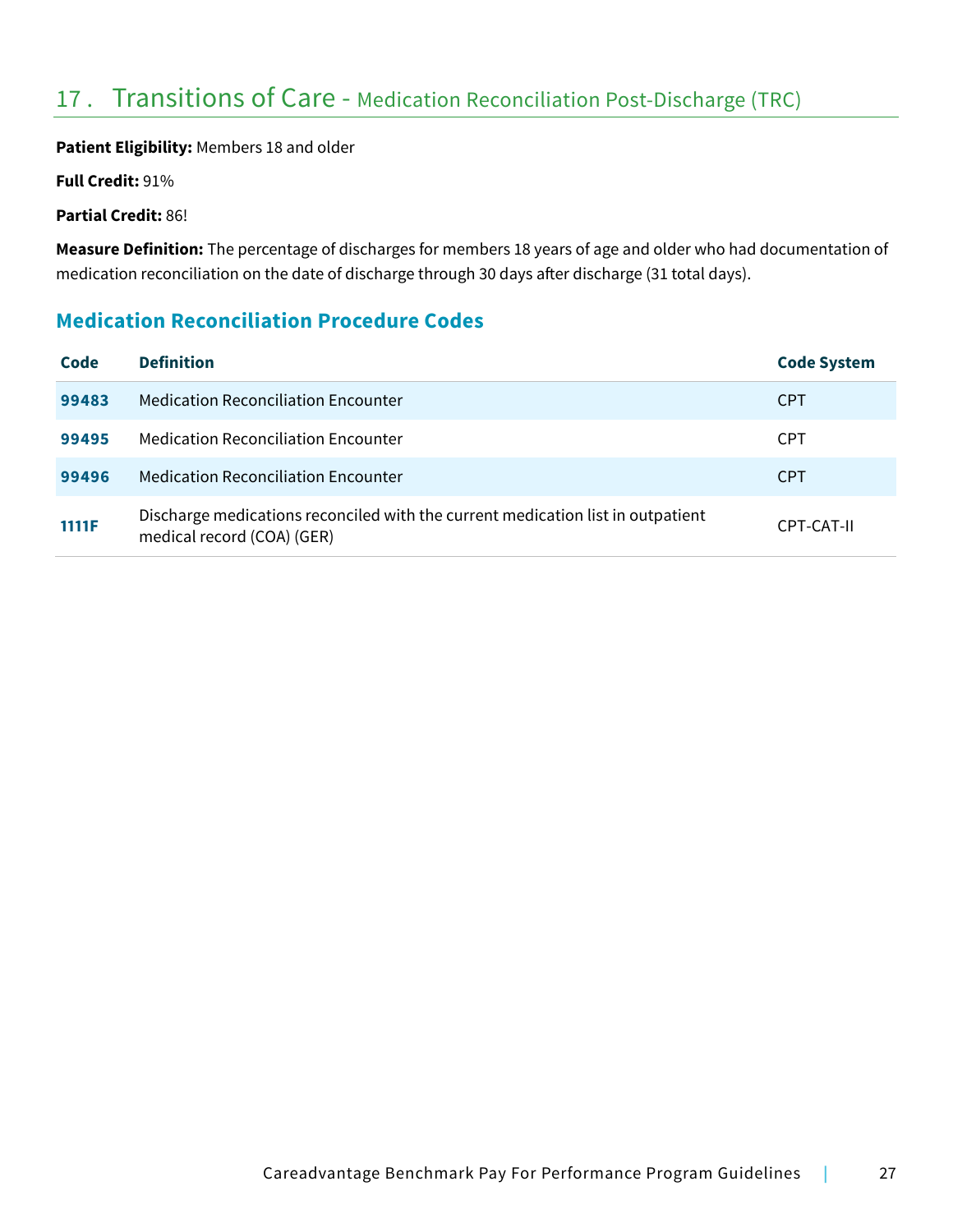## 18 . Use of High-Risk Medications in the Elderly - One Prescription (DAE)

**Patient Eligibility:** Medicare members 66 years of age and older

**Full Credit:** 21%

**Partial Credit:** 19%

**Measure Definition:** The percentage of Medicare members 66 years of age and older who had at least two dispensing events for the same high-risk medication.

**Medication Lists**